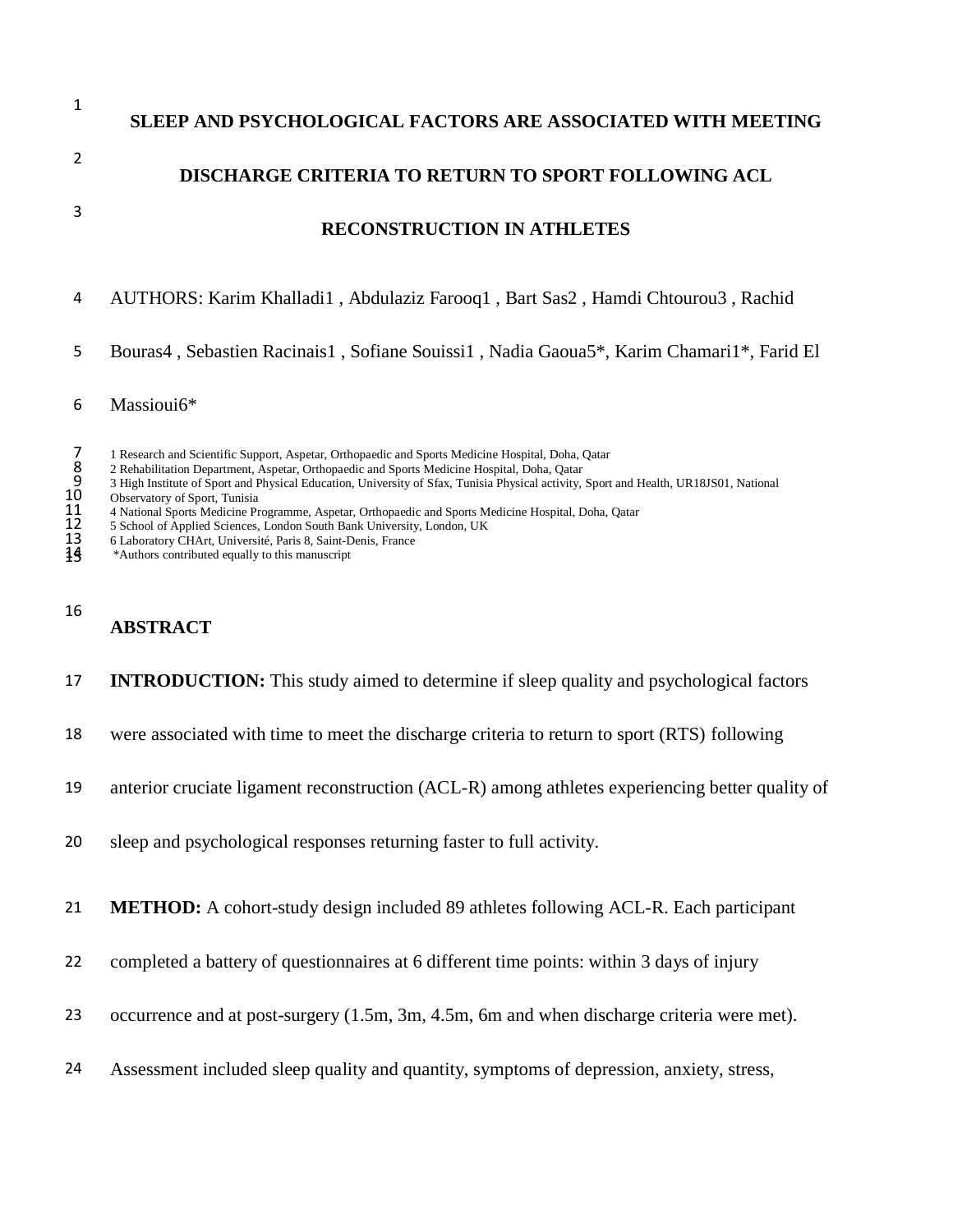|    | 25 psychological readiness to RTS and fear of re-injury. The primary outcome was the time needed |
|----|--------------------------------------------------------------------------------------------------|
|    |                                                                                                  |
| 26 | to meet all discharge criteria to RTS.                                                           |

| 27 | <b>RESULTS:</b> Sleep parameters and psychological factors were not associated with time to meet |
|----|--------------------------------------------------------------------------------------------------|
| 28 | the discharge criteria to RTS. However, athletes that had low anxiety and insomnia scores at     |
| 29 | baseline and better sleep quality at 3m, 4.5m, 6m and at discharge were more adherent to the     |
| 30 | rehabilitation program and more likely to meet the RTS discharge criteria OR 1.2 (95% CI 1.0-    |
| 31 | 1.34), 1.3 (95% CI 1.1, 1.7) and 2.0 (95% CI 1.1-3.4) respectively.                              |
| 32 | <b>CONCLUSIONS:</b> Sleep quality and psychological factors were not associated with time to     |
| 33 | meet the discharge criteria to RTS but impacted whether athletes adhered and completed their     |
| 34 | rehabilitation program or not. Monitoring sleep quality and psychological factors of athletes    |
| 35 | before and following ACL-R surgery is important to identify athletes who could have difficulties |
| 36 | in adhering to and completing their rehabilitation program to RTS.                               |
| 37 | KEYWORDS: PSQI; Injury; Psychology; Athletes; Sport.                                             |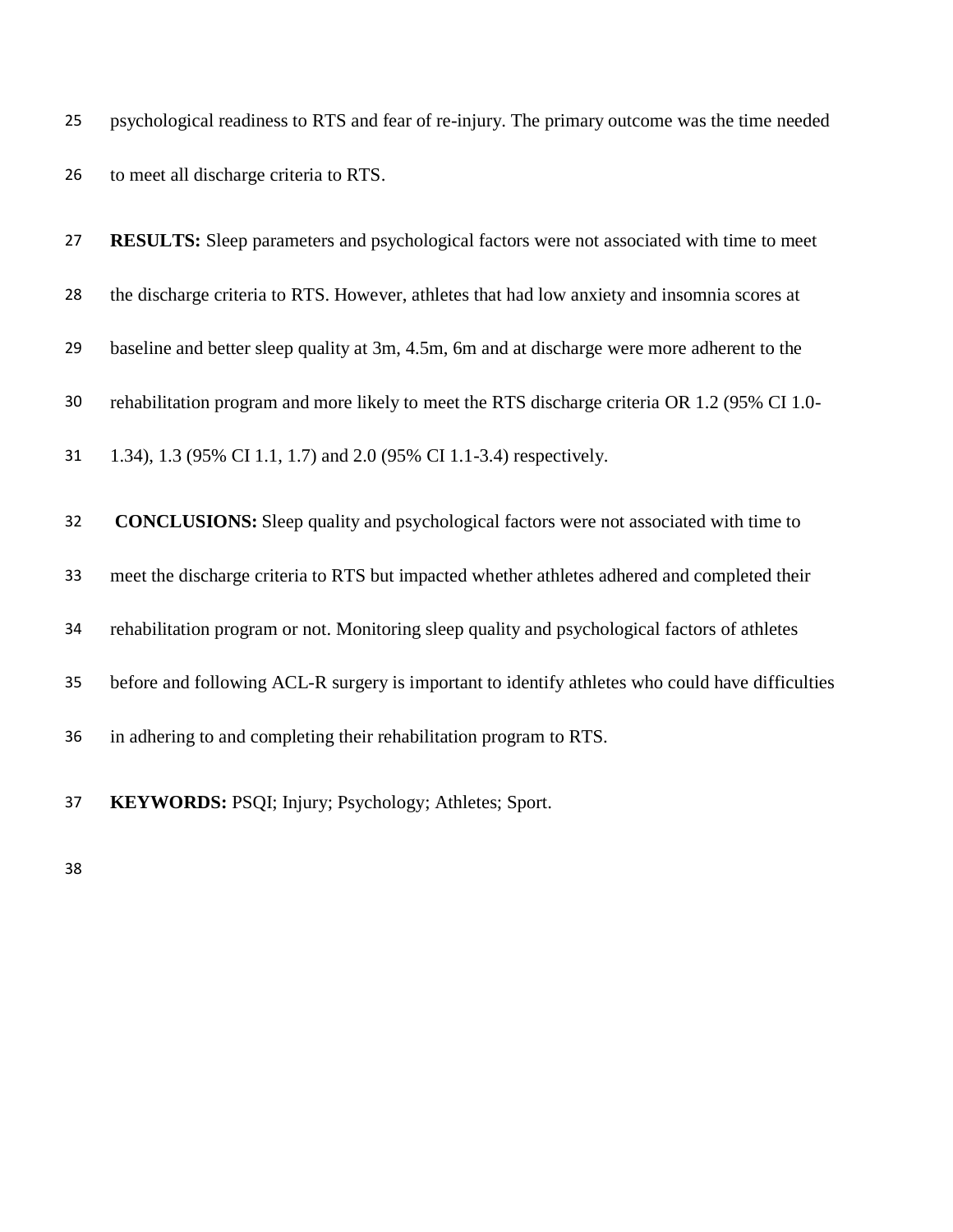#### **INTRODUCTION**

 Sleep is a basic physiological need representing approximately one third of the human life cycle [1]. The National Sleep Foundation recommends 8 to 10 hours of sleep per night for adolescents and adults[2] with no specific recommendations for athletic populations. Failing to adhere to the recommended sleep durations can results in negative health outcomes such as cardiovascular disease, diabetes, obesity and/or depression [3]. Moreover, poor sleep across several days/weeks may potentially predispose athletes to injury with the increase of chronic fatigue levels [4]. In addition and more specifically, deep-sleep has been shown to be essential for injury recovery and for accelerated healing [5]. Anterior cruciate ligament (ACL) rupture is the most common major ligament injury in athletes for which surgery is routinely performed[6]. Adequate post-operative rehabilitation lasting between six and twelve months is essential to ensure safe recovery [7, 8], and athletes are expected to follow a standardized daily physiotherapy program until they can return to sport (RTS). RTS is an important outcome when evaluating the success of ACL-R surgery in athletes[9]. However, it has been reported that prolonged stays in hospital or rehabilitation centers are associated with the disruption of the sleep-wake cycle [10] questioning if those disruptions affect injury recovery and RTS. It has been reported that 50% of athletes who undergo an ACL-R (and were free from muscle soreness) have suffered sleep disturbances and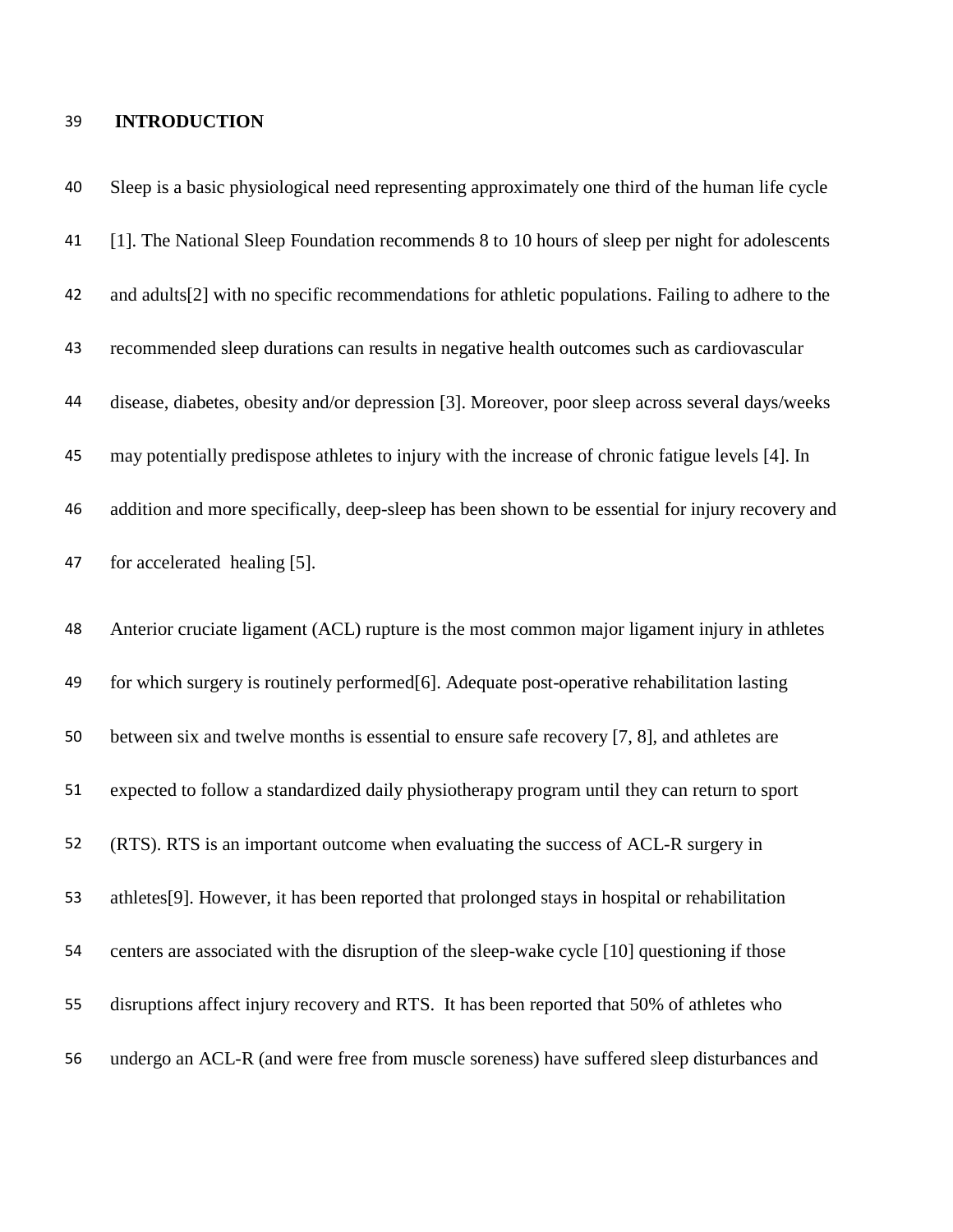report poor sleep quality [11]. Therefore, sleep appears to be an important factor to evaluate during the rehabilitation phase post- ACL-R.

| 59 | Even if both surgery and rehabilitation are effectively performed, two-thirds of patients may not |
|----|---------------------------------------------------------------------------------------------------|
| 60 | return to their preinjury sport level 12 months after ACL-R [12-14]. For an athlete population    |
| 61 | this is even more important not only from a performance prospective, but also because athletes    |
| 62 | who do not fully recover before returning to sport after ACL-R have a four times higher risk of   |
| 63 | reinjury, i.e. sustaining an ACL graft rupture [15]. Further, even athletes with good knee        |
| 64 | function do not often return to their previous level of sports participation after ACL-R, and the |
| 65 | rate of return to the pre-injury level and competitive sport remains very low[9]. This suggests   |
| 66 | that factors other than knee function may influence the RTS. In a recent study, Kosy et           |
| 67 | al., 2019[16] investigated the ability of athletes to RTS after ACL-R and the reasons associated  |
| 68 | with failure to RTS. They concluded that failure was associated with physical symptoms in 67%     |
| 69 | of the athletes and to psychological factors in 77% of them, with the main factors being anxiety, |
| 70 | depression and fear or re-injury. Suffering from anxiety and fear of re-injury often results in   |
| 71 | higher levels of fear of movement (Kinesiophobia) and is generally exacerbated once an athlete    |
| 72 | has been cleared to RTS [16, 17]. Finally, depression that can be as high as 42% in patients      |
| 73 | having undergone ACL-R, and can be aggravated by the decreased quality of sleep during            |
| 74 | rehabilitation with a significant resulting influence on knee function outcomes [18, 19].         |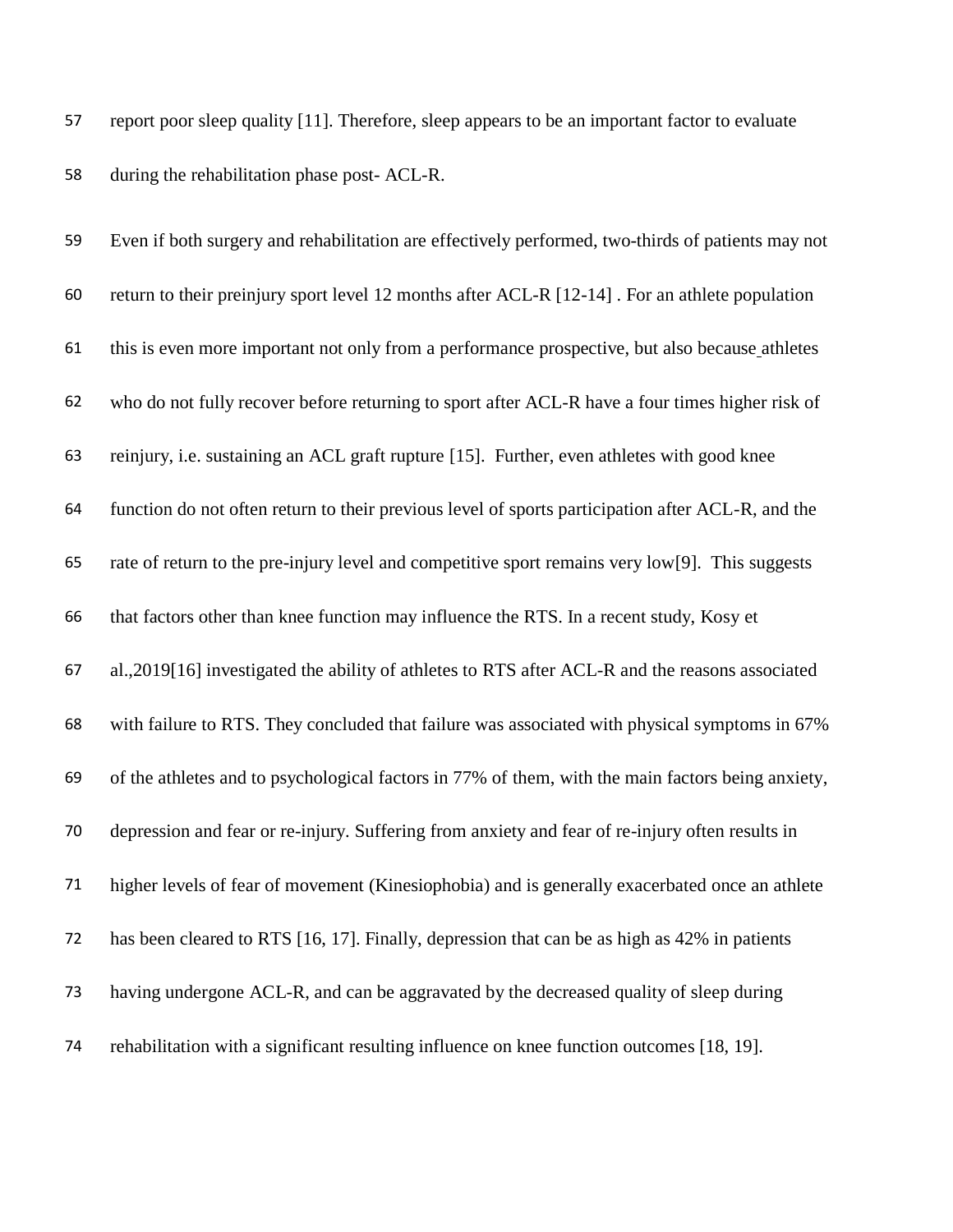| 75 | In order to take into consideration these psychological factors and optimize RTS [20], a           |
|----|----------------------------------------------------------------------------------------------------|
| 76 | commonly used discharge criteria after ACL-R is the psychological readiness to RTS [21]. In a      |
| 77 | recent study Kitaguchi et al., (2019) [22] compared two groups of athletes, those who returned to  |
| 78 | sport one year post ACL-R and those who didn't. They determined that single-leg hop and            |
| 79 | psychological readiness to RTS at 6 months were the main factors that were associated with a       |
| 80 | greater risk of unsuccessful RTS at 1-year post-surgery.                                           |
| 81 | Taken together these studies suggest that athletes with maladaptive psychological responses to     |
| 82 | injury and/or having a poor sleep quality and/or quantity may be at risk for suboptimal recovery   |
| 83 | and resulting delay in the time to RTS [23]. Recently, Webster et al., (2018) [24] acknowledged    |
| 84 | that factors that contribute to the psychological status of athletes who RTS after ACL-R might be  |
| 85 | different from those of athletes who do not RTS.                                                   |
| 86 | The purpose of the present study was therefore to investigate the impact of sleep and              |
| 87 | psychological factors on the athletes' rehabilitation outcome following ACL-R. We hypothesized     |
| 88 | that sleep quality and psychological factors will be associated with time to meet the discharge    |
| 89 | criteria to RTS with the athletes experiencing better quality of sleep and psychological responses |
| 90 | returning faster to full activity.                                                                 |

## **MATERIALS AND METHODS**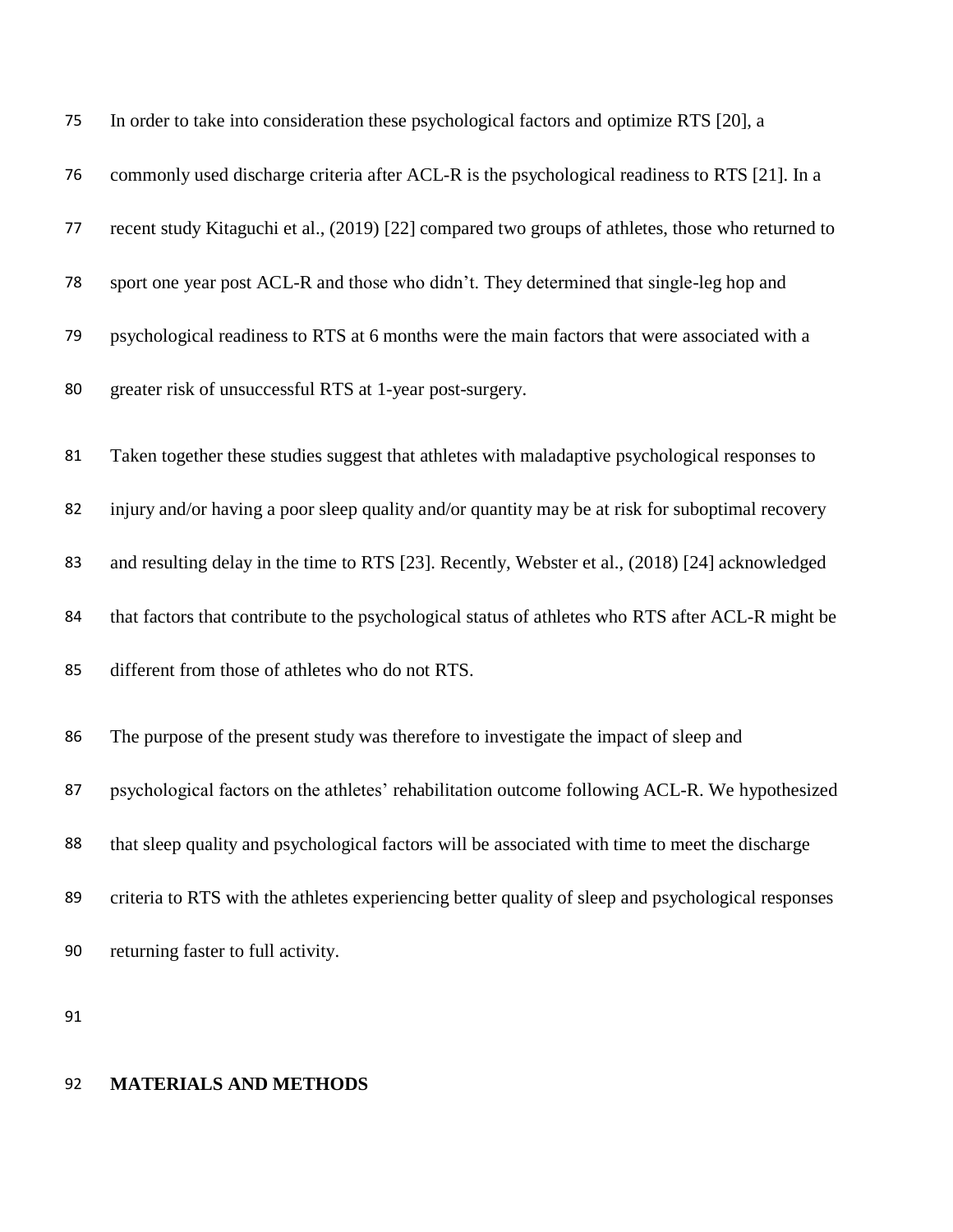# **Participants**

| 94  | Eighty-nine male athletes who had undergone ACL reconstruction from May 2015 to September                          |
|-----|--------------------------------------------------------------------------------------------------------------------|
| 95  | 2017 gave written informed consent to participate to this study. Ethical approval was obtained                     |
| 96  | from the Ethics Committee of the Anti-Doping Lab Qatar Institutional Review Board (IRB                             |
| 97  | application number F2014000063). The study was designed in accordance with the 1964 Helsinki                       |
| 98  | Declaration. The inclusion criteria were male athletes having undergone an ACL reconstruction                      |
| 99  | surgery: age above 18 to 37 years; (oldest participant); full time athletes belonging to any sport;                |
| 100 | only male athletes were included due to unavailability of female athletes; all athletes who stopped                |
| 101 | their rehabilitation program before 6 months were excluded from the analysis.                                      |
|     |                                                                                                                    |
| 102 | <b>Procedure</b>                                                                                                   |
| 103 | The participants were assessed for sleep and psychological factors by two clinicians in a quiet                    |
| 104 | environment at 6 time points: (i) within 3 days of post-injury incident: retrospective assessment                  |
| 105 | of sleep (1month prior to) and psychological factors (1week prior to ACL injury) (baseline), (ii)                  |
| 106 | at 1.5 month $(1.5m)$ , $(iii)$ 3 months $(3m)$ , $(iv)$ 4.5 months $(4.5m)$ , $(v)$ 6 months $(6m)$ post-surgery, |
| 107 | and (vi) when meeting the discharge criteria to RTS (post-surgery assessments were performed                       |
| 108 | every six weeks as per standard ACL protocol till meeting discharge criteria to RTS). Assessment                   |
| 109 | included sleep quality and quantity and psychological factors using face-to-face administered                      |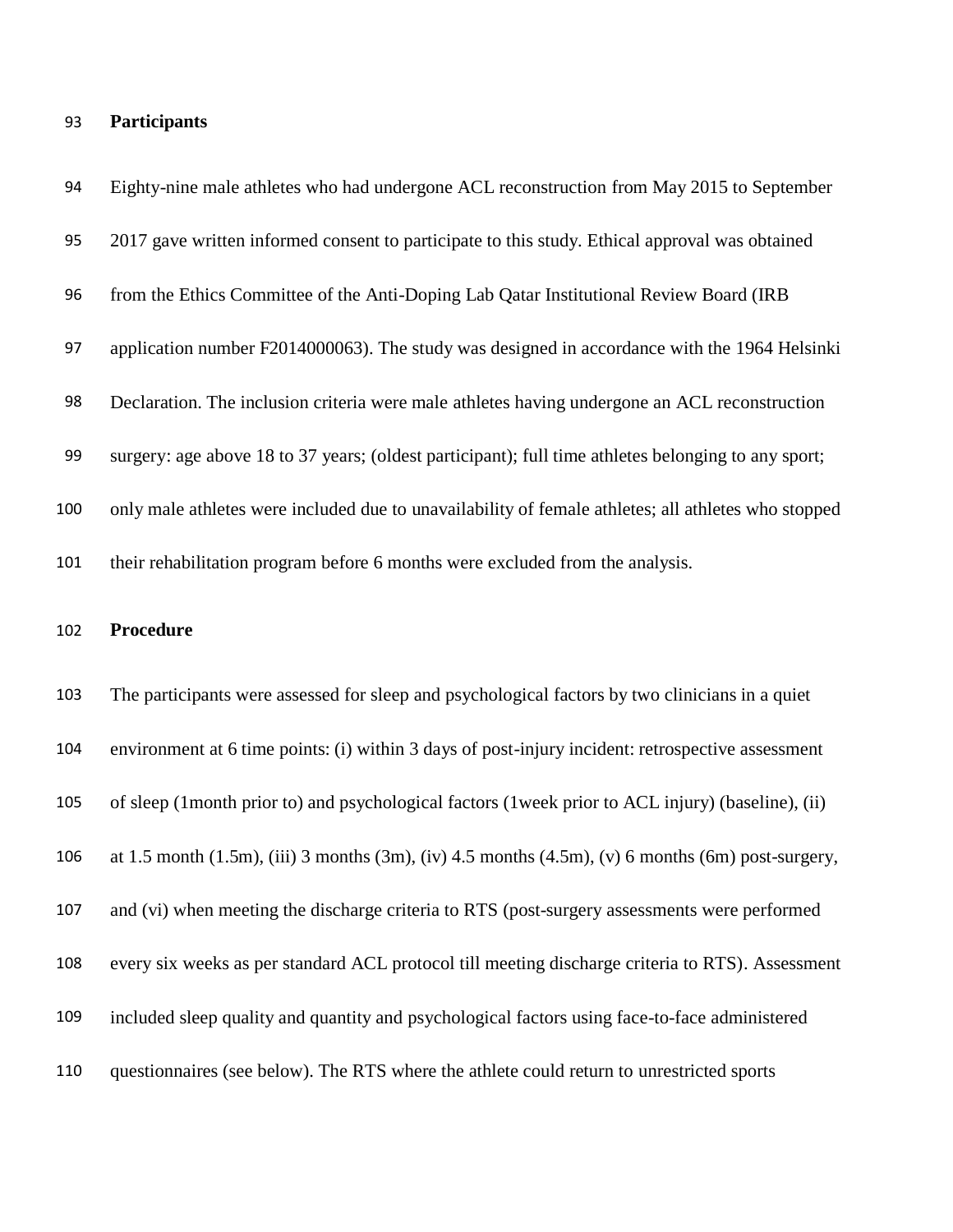| 111 | activities in his respective sport club were criteria-based, not time-based. Athletes were                       |
|-----|------------------------------------------------------------------------------------------------------------------|
| 112 | discharged to RTS only upon completion of eight standardized discharge criteria : <10%                           |
| 113 | difference between legs for the isokinetic force of the quadriceps at $60^{\circ}.s^{-1}$ , hamstring/quadriceps |
| 114 | ratio >55% during the isokinetic testing at $60^{\circ}.s^{-1}$ , <10% difference between legs during the hop-   |
| 115 | testing, all tests performed pain-free , stable knee, educated on prevention and maintenance and                 |
| 116 | completed surgical review [15]. For the analysis, athletes were assigned to two groups: (i)                      |
| 117 | meeting the discharge criteria group (MDG) to RTS and (ii) did not meet the discharge criteria                   |
| 118 | group (NDG) to return to sport. In our study, the treatment adherence was measured by                            |
| 119 | physiotherapy appointments attendance and eventual withdrawal from the Rehab program.                            |
| 120 | The discharge dates were different from one athlete to another as surgery dates varied. In                       |
| 121 | addition, it is possible that athletes did meet the discharge criteria to RTS well ahead of the                  |
| 122 | assessments, which were scheduled every six weeks.                                                               |
|     |                                                                                                                  |
| 123 | <b>Sleep assessment</b>                                                                                          |
| 124 | The Pittsburgh Sleep Quality Index (PSQI) was used to assess subjective sleep quality over the                   |
| 125 | previous month (pre-injury). The PSQI consists of 19 items to assess seven components of sleep:                  |
| 126 | quality, duration, latency, efficiency, disturbances, use of sleep drugs and daytime dysfunction.                |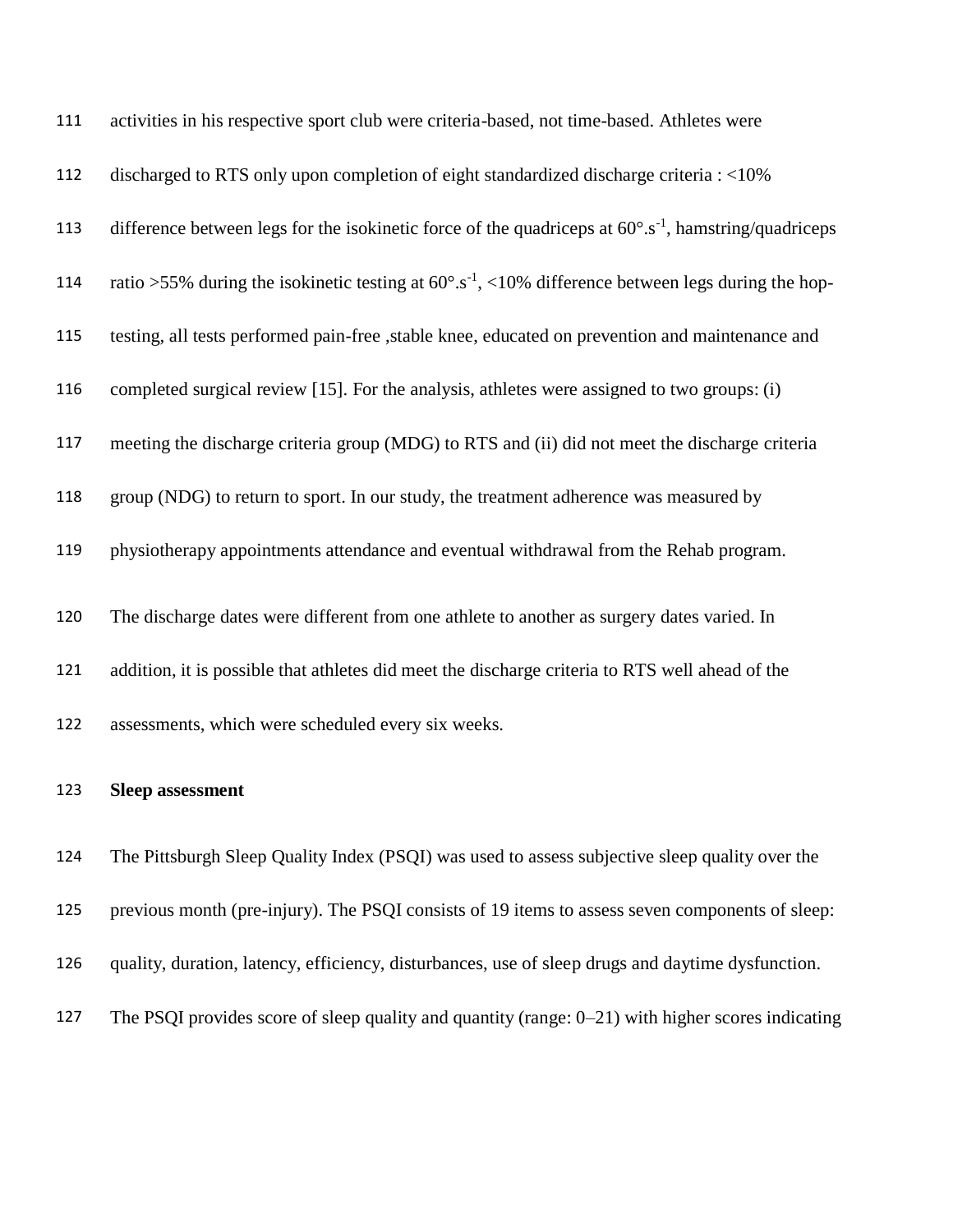| 128 | poor sleep quality or more sleep difficulties. A PSQI threshold score $\geq$ 5 was used to indicate poor |
|-----|----------------------------------------------------------------------------------------------------------|
| 129 | sleep quality and has been used in similar populations [25].                                             |

 The Insomnia Severity Index (ISI) was used to assess subjective symptoms of insomnia over the previous month. It consists of seven questions rated on a scale ranging from 0 to 4, with a total score of up to 28 points, with higher scores indicating insomnia. Commonly adopted thresholds were used, with ≥11 suggesting subthreshold insomnia and ≥15 suggesting clinical insomnia [26].

 The Epworth Sleepiness Scale (ESS) was used to measure daytime sleepiness in eight different situations and activities of everyday life (e.g., watching TV, reading) within the previous month. Each item is measured on a scale of 0 (''would never doze'') to 3 (''high chance of dozing'') and total scores can range from 0 to 24 [27]. Normal ESS values range from 0 to 8 ; however, a cut-off of >8 indicates excessive daytime sleepiness in clinical sleep disorders populations [28].

### **Psychological states assessment**

141 The Depression, Anxiety & Stress Scale (DASS-21): a short form of DASS, was used to assess

Depression (DASS-D), Anxiety (DASS-A), and Stress (DASS-S) over the previous week through

seven items, responses ranged was from 0 (did not apply to me at all) to 3 (applied to me very

much). The intensity of any of the three conditions are determined by the sum scores of responses

to its 7-item subscale [29].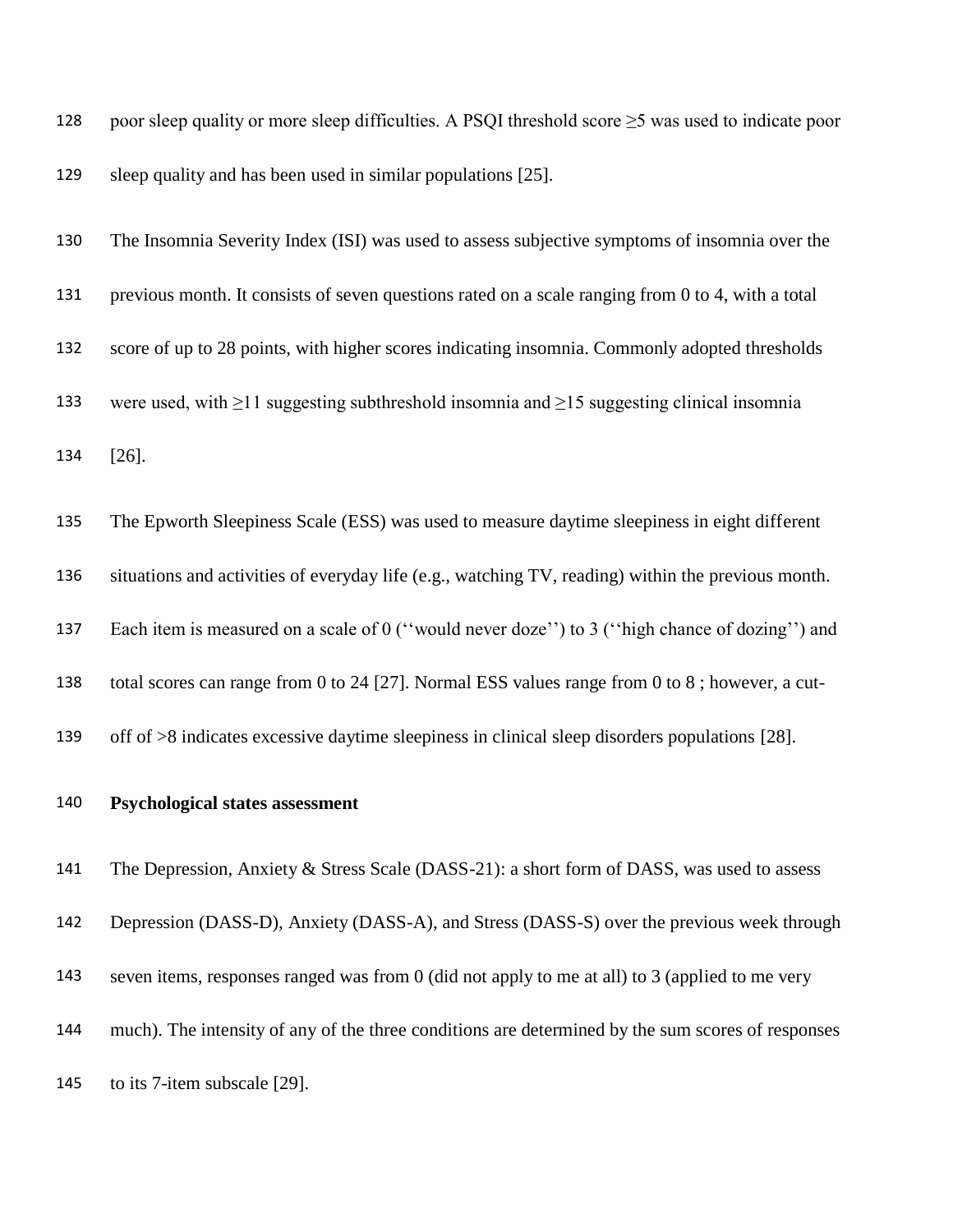| 146 | Anterior Cruciate Ligament RTS After Injury (ACL-RSI) was used to measure psychological           |
|-----|---------------------------------------------------------------------------------------------------|
| 147 | readiness to RTS after ACL-R. The ACL-RSI is a 12-items scale that measures 3 types of            |
| 148 | responses believed to be associated with the resumption of sport following athletic injury:       |
| 149 | emotions, confidence in performance, and risk appraisal. The total score was obtained by adding   |
| 150 | the values of the 12 responses then calculating a percentage. High scores correspond to readiness |
| 151 | to RTS [30].                                                                                      |
| 152 | Tampa Scale for Kinesiophobia (TSK) is a 17 items questionnaire that was used to assess the       |
| 153 | subjective rating of Kinesiophobia or fear of movement. The TSK is a self-completed               |
| 154 | questionnaire and the range of scores is from "17" to "68" where the higher scores indicate an    |
|     |                                                                                                   |
| 155 | increasing degree of Kinesiophobia [31].                                                          |
| 156 | <b>Statistical Analysis</b>                                                                       |
| 157 | All data were coded and entered to the SPSS software v21.0. Continuous variables were             |
| 158 | described as mean±SD and categorical variables were summarized as frequency and percentage.       |
| 159 | All continuous variables were tested for normality and presence of outliers using Shapiro-Wilk    |
| 160 | test. The Pearson's correlation coefficient was used to describe the correlation of sleep, and    |
| 161 | psychological factors at baseline, 1.5m, 3m, 4.5m, 6m and at discharge among those who met the    |
| 162 | discharge criteria and returned to sport. An independent samples t-test was used to compare the   |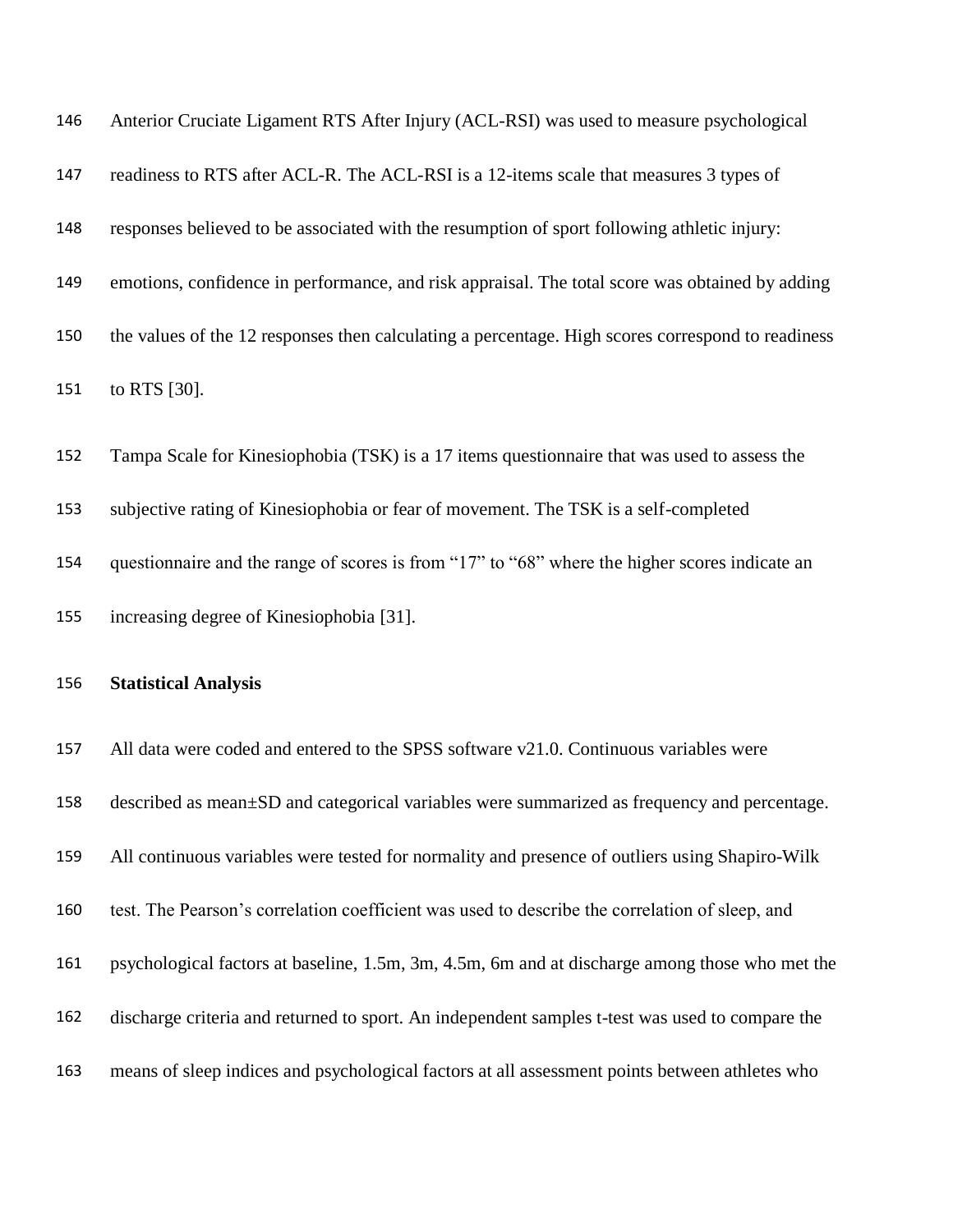| 164 | met the discharge criteria MDG compared with those who did not meet them NDG. Factors that        |
|-----|---------------------------------------------------------------------------------------------------|
| 165 | were significantly associated with meeting the discharge criteria in the univariate analysis were |
| 166 | added to a binary logistics regression separately for each time point. Odds ratio (OR) with 95%   |
| 167 | confidence intervals (CI) were reported. A $p<0.05$ was considered as threshold for statistical   |
| 168 | significance.                                                                                     |

### **RESULTS**

| 171 | Total 89 athletes aged 23.8 $\pm$ 5.3 years were included (height 177.86 $\pm$ 8.53 cm and weight 77.70 $\pm$ |
|-----|---------------------------------------------------------------------------------------------------------------|
| 172 | 12.38 kg) with $12.63 \pm 5.44$ years of experience in their respective sports. Most athletes were            |
| 173 | football players (61.8%), playing in first (68.5%), second Division (12.4%), and amateurs                     |
| 174 | (19.1%), with 10 to 14 hours of training and match per week. Participants were Arabs (66.3%),                 |
| 175 | Africans (19.1%), Caucasians (6.7%) and Asians (7.9%) (Table 1). The mechanism of ACL                         |
| 176 | injury was either contact (33.3%) or non-contact (66.7% of the 89 cases). The grafts used during              |
| 177 | surgery were either hamstring (HS) 57.3%, bone to bone (BTB) 40.4% or quadriceps tendon graft                 |
| 178 | 1.1%.                                                                                                         |
| 179 | For the compliance with the administration of the battery of questionnaires, of the 89 athletes, 59           |
| 180 | $(66.2\%)$ completed the battery at 3 days of post-injury (baseline), 56 (62.9%) at 1.5m, 71 (79.7%)          |
| 181 | at 3m, 46 (51.6%) at 4.5m, 53 (59.5%) at 6m. For the post 6 months' period, the following data                |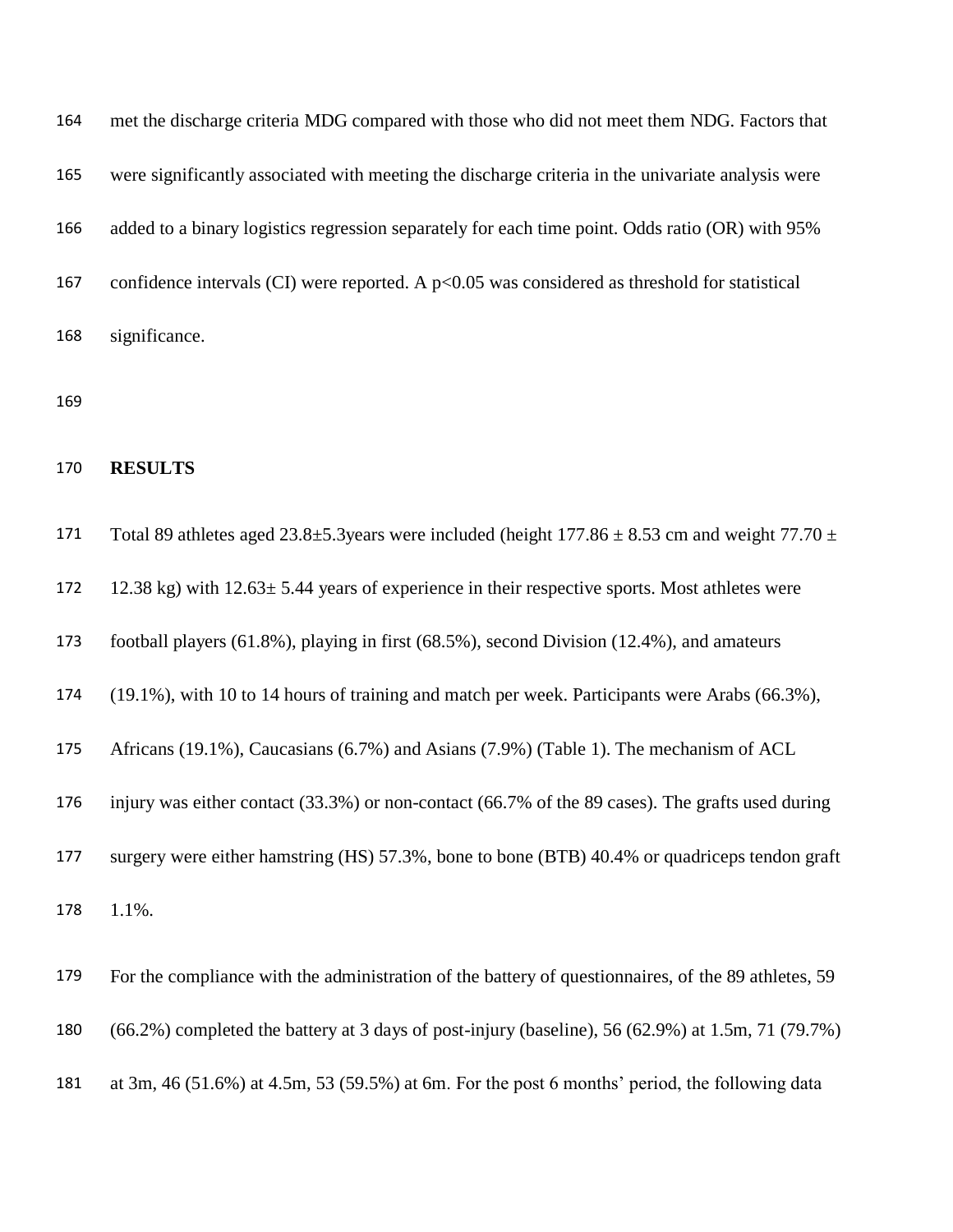do not comprise the participants who were discharged: 46 (51.7%) at 7.5m, and 25 (28.1%) at 9 m. At 9 and 24 m the participation rate was low (8 to 1 participant, respectively).

| 185 | Of the 89 athletes, 46(51.7%) met the discharge criteria to RTS (MDG). 7 (7.9%) athletes self-   |
|-----|--------------------------------------------------------------------------------------------------|
| 186 | discharged prior to six months and 31(34.8%) athletes self-discharged after 6 months without     |
| 187 | meeting the discharge criteria to RTS (NDG) (Table 1). The seven athletes who self-discharged    |
| 188 | themselves against hospital medical advice prior to six months and other 5 athletes who either   |
| 189 | returned back to home country for treatment or had reinjury were excluded from subsequent        |
| 190 | analysis. The average follow-up duration for MDG was $274.1 \pm 87.8$ days. The 31 athletes that |
| 191 | self-discharged themselves without meeting the discharge criteria (NDG) had a post-surgery       |
| 192 | follow-up time of $312.4 \pm 115.3$ days.                                                        |
| 193 |                                                                                                  |
| 194 | There was no correlation between either sleep or psychological factors with time to meet the     |
| 195 | discharge criteria to RTS for the MDG (Table 2). At 3m, 4.5m, and 6m time points the sleep       |
| 196 | quality was significantly better among MDG compared to NDG ( $p<0.05$ ). In addition, MDG had    |

significantly lower insomnia index compared to baseline, at 3 and 4.5 months (Table3).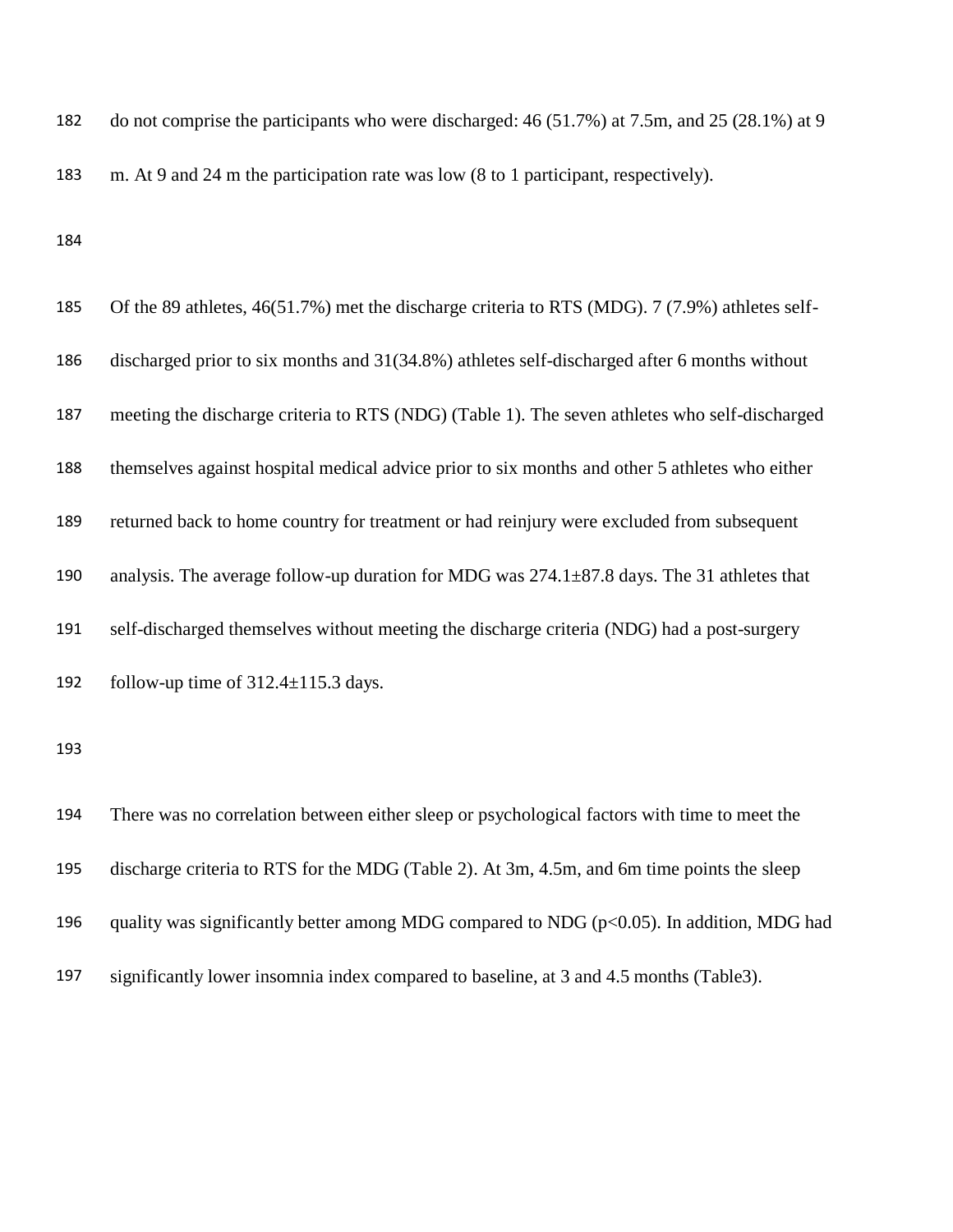| 198 | The depression, anxiety and stress assessments at baseline were significantly higher among NDG  |
|-----|-------------------------------------------------------------------------------------------------|
| 199 | compared to MDG ( $p<0.05$ ) and NDG had higher insomnia score than MDG (ISI= 12.1 $\pm$ 4.2 vs |
| 200 | 7.6 $\pm$ 4.5 for NDG and MDG, respectively, p=0.001).                                          |
| 201 | Athletes with good quality of sleep and positive psychological factors at baseline were more    |
| 202 | likely to complete their rehabilitation program and meet the discharge criteria to RTS (MDG).   |
| 203 | Logistic regression analysis showed that PSQI at 3m (OR 1.33 (95% CI 1.1-1.7), at 4.5m (OR      |
| 204 | 2.0 (95% CI 1.1-3.4), at 6m post-surgery (OR 1.4 (95% CI 1.0-1.9) and at discharge (OR 1.2)     |
| 205 | (95% CI 1.0-1.5) were the main factor for probability of meeting discharge criteria to RTS.     |
| 206 | Lower Anxiety (OR 1.17 (95% CI 1.0-1.3) and insomnia (OR 1.15 (95% CI 1.0-1.3) at baseline      |
| 207 | were also predictive of meeting discharge criteria to RTS (Table 4).                            |
| 208 |                                                                                                 |

### **DISCUSSION**

 The aim of the present study was to determine if sleep quality and psychological factors were associated with time to meet the discharge criteria to return to sport RTS following ACL-R among athletes experiencing better quality of sleep and psychological responses returning faster to full activity. The main findings were: (i) sleep quality and psychological factors were not associated with time to meet the discharge criteria to RTS, but (ii) lower scores in anxiety and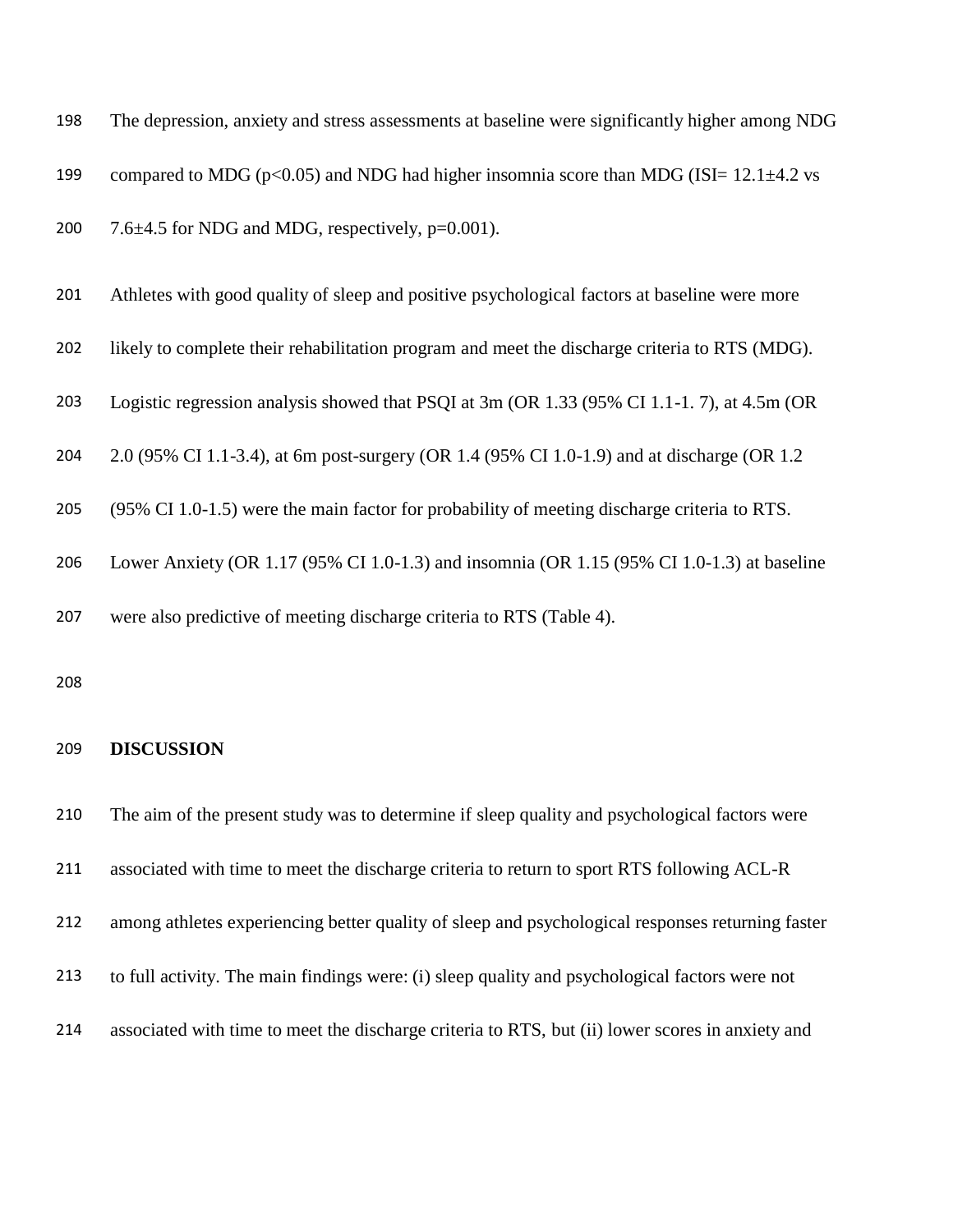| 215 | insomnia prior to injury occurrence, and better sleep quality during rehabilitation were associated |  |
|-----|-----------------------------------------------------------------------------------------------------|--|
| 216 | with athletes' adherence to rehabilitation program until meeting the discharge criteria to RTS.     |  |
| 217 | Previous studies have suggested that a lack of sleep can affect an athlete's recovery by altering   |  |
| 218 | their post-exercise endocrine response and may promote muscle loss and prevent muscle               |  |
| 219 | recovery after injury or exercise-induced injury [32]. Although, these variables were not           |  |
| 220 | measured during our research we could argue that the lack of sleep and/or its decreased quality     |  |
| 221 | may have influenced these processes and affected the athletes' recovery. Furthermore, there is      |  |
| 222 | evidence that sleep helps healing and improving tissue growth and recovery from injury [33].        |  |
| 223 | Moreover, the post-operative period has been associated with issues related to falling asleep and   |  |
| 224 | reduced duration of sleep that adversely affect postoperative recovery of patients [34]. A recent   |  |
| 225 | review has suggested that healthy elite athletes generally experience sleep disturbances            |  |
| 226 | characterized by symptoms of longer sleep latencies, higher sleep fragmentation, non-restorative    |  |
| 227 | sleep, and excessive daytime fatigue [35]. These disturbances are likely to be exacerbated after    |  |
| 228 | injury and during post-surgery rehabilitation due to the potential addition of pain which has been  |  |
| 229 | identified as the most common cause of sleep disturbance post-surgery [36].                         |  |
| 230 | In the present study, at 1.5m post-surgery, the PSQI scores for both NDG and MDG were higher,       |  |
| 231 | indicating a poor quality of sleep probably due to the pain experienced by ACL athletes at this     |  |
| 232 | stage (Table 3). However, the present findings showed that none of the sleep parameters at          |  |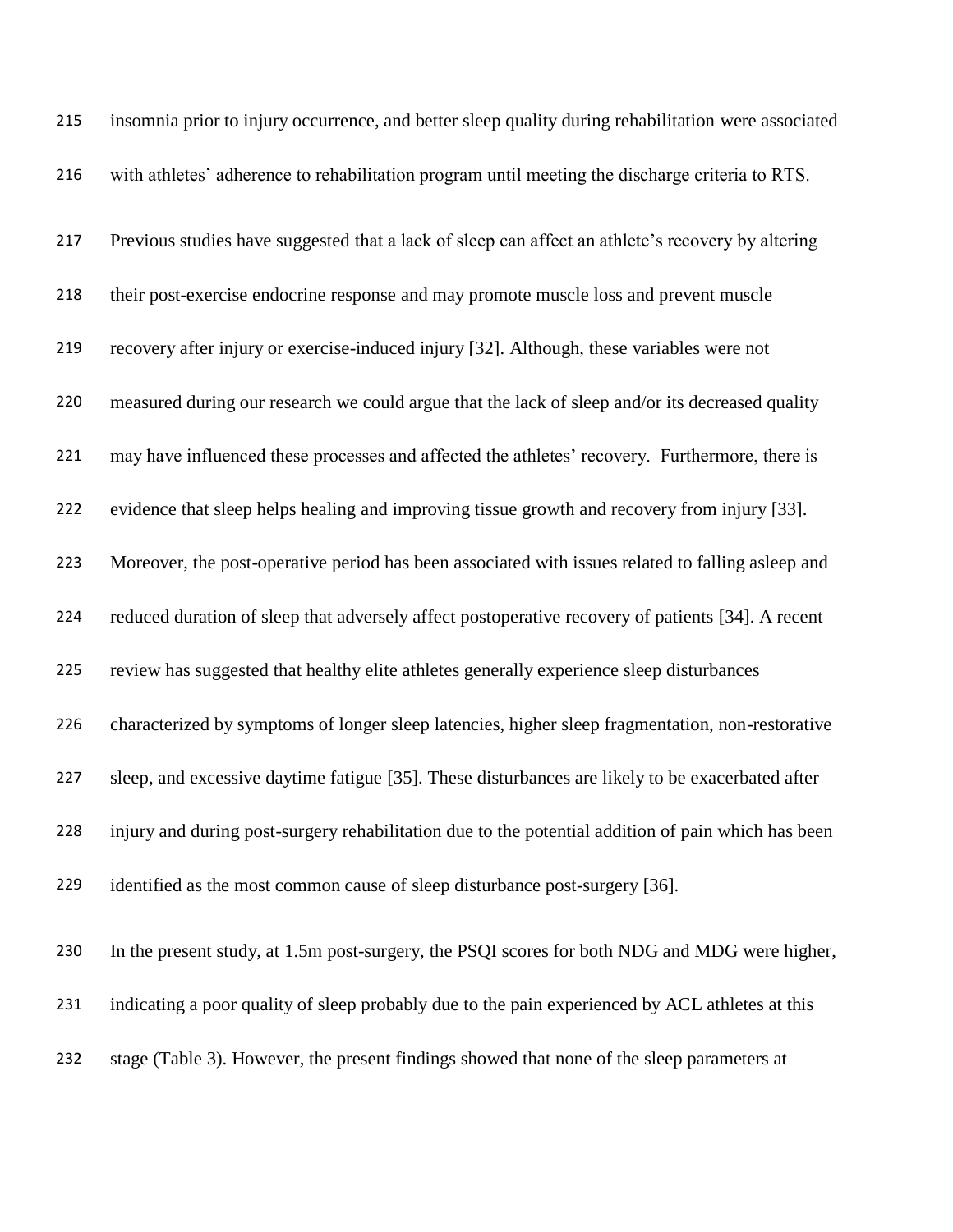| 233 | baseline, 1.5m, 3m, 4.5m, 6m and discharge were associated with time to meet the discharge         |
|-----|----------------------------------------------------------------------------------------------------|
| 234 | criteria to RTS. Thus, the present study does not support the research findings stating the        |
| 235 | importance of sleep and psychological factors for a faster recovery[37, 38].                       |
| 236 | In addition to sleep, psychological factors are important following injury, during rehabilitation  |
| 237 | and contribute to the overall quality and progression of rehabilitation and were shown to          |
| 238 | detrimentally affect recovery time and RTS[39]. However, in our study psychological factors,       |
| 239 | including anxiety, stress and depression were not associated with the time to recovery. Taken      |
| 240 | together, these results do not support the hypothesis that sleep quality and psychological factors |
| 241 | are associated with time to meet the discharge criteria to RTS.                                    |
| 242 | Previous studies suggest that psychological factors such as motivation, confidence, self-efficacy, |
| 243 | optimism, and lower fear of re-injury are associated with the likelihood of returning to the pre-  |
| 244 | injury level following ACL reconstruction [40]. This is supported by our findings that showed      |
| 245 | that NDG group had higher depression, anxiety and stress scores at baseline assessment, 3m and     |
| 246 | 4.5m and also higher stress and anxiety scores at 6m post-surgery. This timeline of psychological  |
| 247 | factors, is also in line with previous literature suggesting increases in depression, tension and  |
| 248 | anger reported immediately after athletic injury and at later stages in recovery [17].             |
| 249 | However, unlike other studies we did not observe an improvement in these psychological factors     |
| 250 | as rehabilitation progressed until the last phases where these should generally be compromised by  |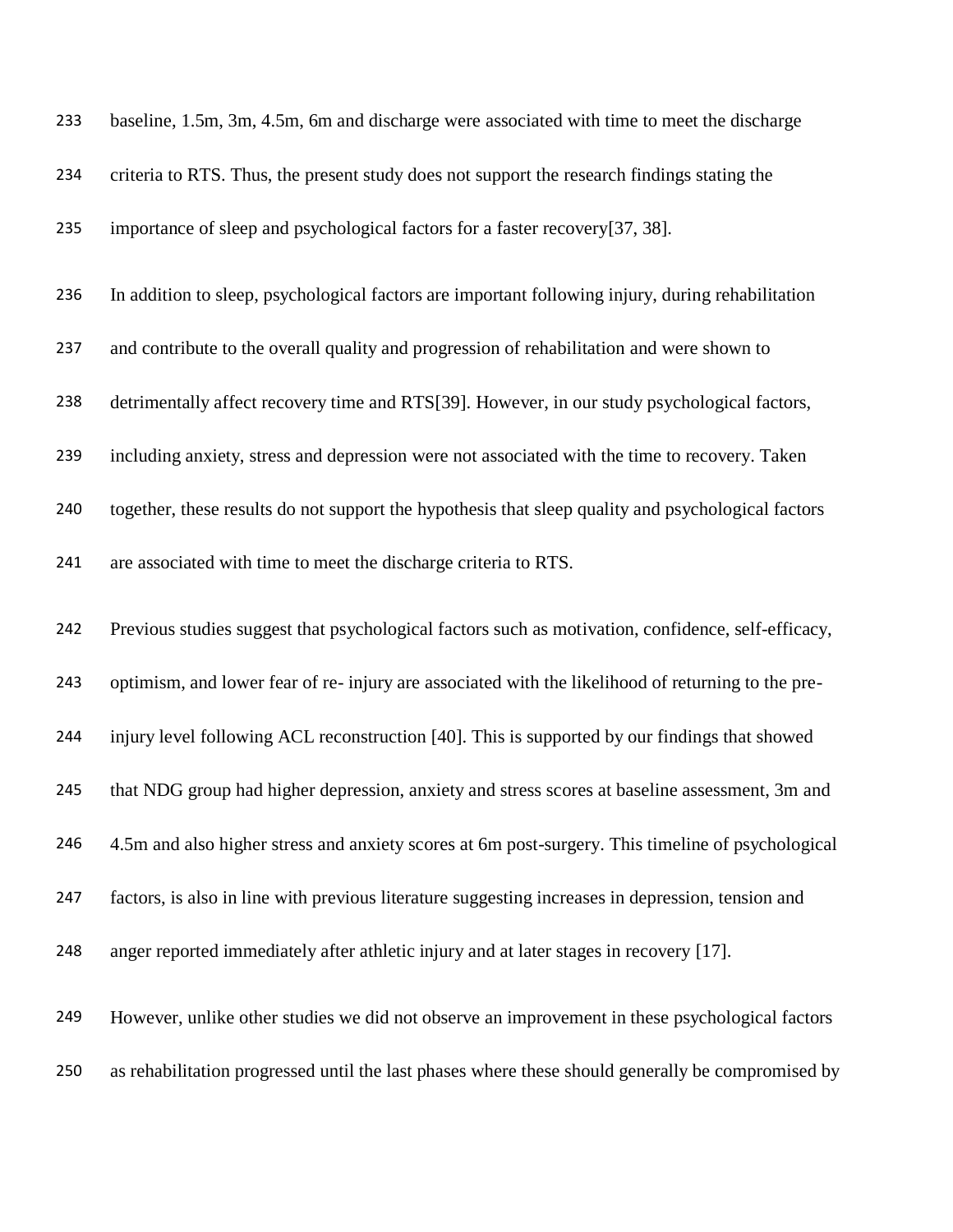| 251 | the fear of re-injury at the RTS phase [41]. This discrepancy in the results might be related to the |
|-----|------------------------------------------------------------------------------------------------------|
| 252 | poor adherence to the rehabilitation program of the NDG, whom progress would have been               |
| 253 | slower than expected and therefore potentially promoting higher levels of psychological              |
| 254 | depression, anxiety and stress.                                                                      |
| 255 | The second novelty of our findings is that other than the psychological factors athletes that had    |
| 256 | better sleep quality at 3m, 4.5m, 6m and at discharge were more adherent to the rehabilitation       |
| 257 | program and more likely to meet the RTS discharge criteria. Sports medicine personnel reports,       |
| 258 | suggest that low or non-adherence to the rehabilitation program post-injury can be an issue          |
| 259 | compromising recovery. Some authors have reported that adherence to sport injury rehabilitation      |
| 260 | rates range from 40% to 91%. [42]. Our findings (51.7%) of adherent athletes to rehabilitation       |
| 261 | program fall within the latter rates.                                                                |
| 262 | The current results support a recent review and meta-analysis showing that both positive affective   |
| 263 | responses and rehabilitation adherence were related to a successful RTS after a sport injury [43].   |
| 264 | Indeed, the NDG had significantly higher attendance, reported negative psychological factors at      |
| 265 | baseline and self-discharged themselves before meeting the discharge criteria to RTS. Pizzari et     |
| 266 | al. [44] investigated the relationship between adherence to rehabilitation programs after ACL-       |
| 267 | reconstructive surgery and 6 knee-function scales and 2 hop tests. They found a significant          |
| 268 | relationship between home-exercise adherence and rehabilitation outcomes for participants under      |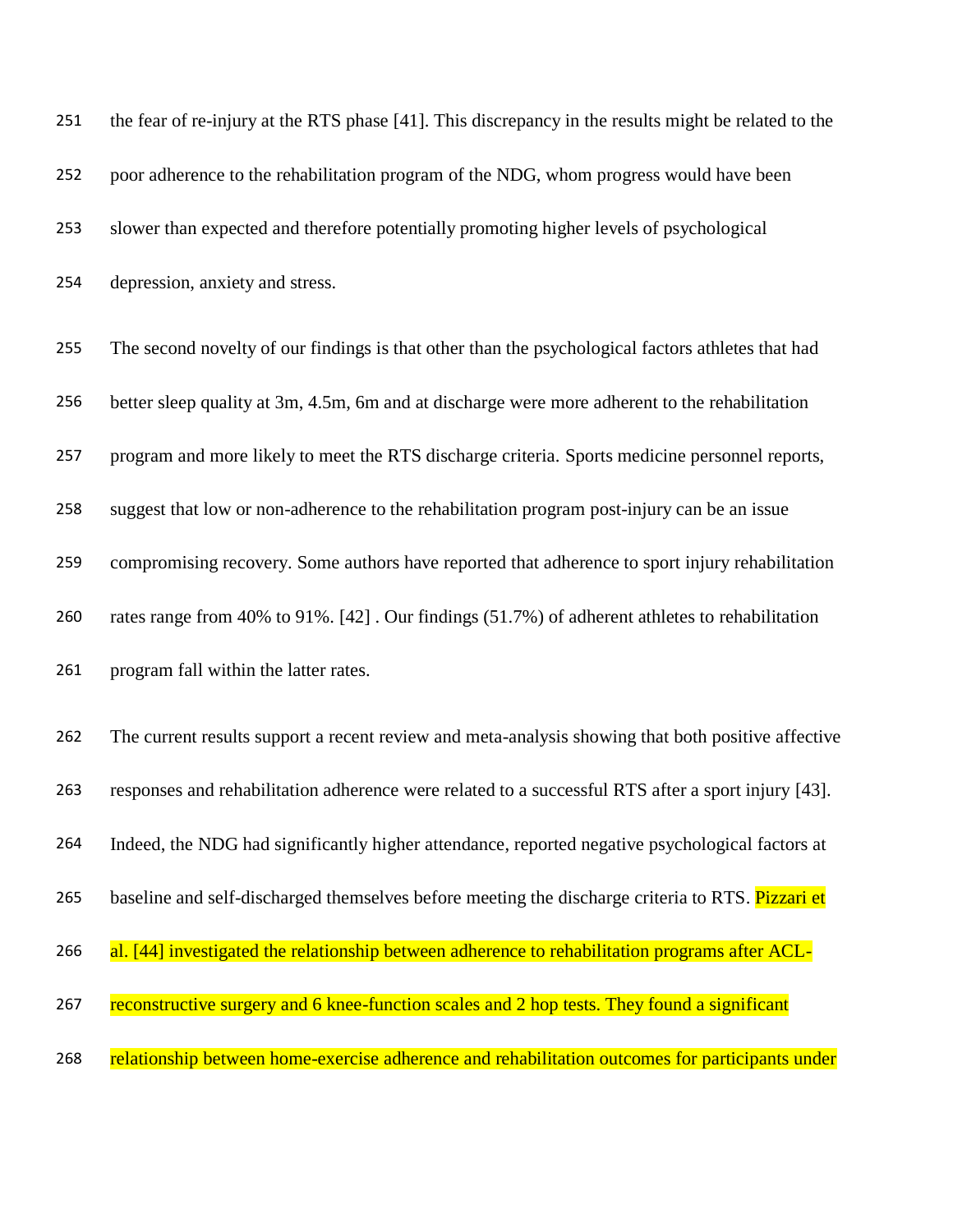| 269 | 30 years of age (Spearman's correlation coefficients $r_s = .33 - .44$ ) but none with physical     |
|-----|-----------------------------------------------------------------------------------------------------|
| 270 | therapy appointments. Our results add that the adherence to physiotherapy appointments until        |
| 271 | meeting discharge criteria to RTS in athletes may also determine the success of the rehabilitation  |
| 272 | programs. This is in accordance with Brewer et al. [45] who found that greater attendance at        |
| 273 | rehabilitation sessions following ACL-R led to more positive outcomes at 6 months' post-            |
| 274 | surgery. The discrepancies across studies on adherence may be the result of the complexity in the   |
| 275 | adherence outcome relationship and the multifaceted nature of adherence.                            |
| 276 | In this context, a review has identified different barriers (bio-psycho-social) to musculoskeletal  |
| 277 | physiotherapy treatment adherence including: low levels of physical activity at baseline or in      |
| 278 | previous weeks, low in-treatment adherence to exercise, low self-efficacy, depression, anxiety,     |
| 279 | helplessness, poor social support or activity, greater perceived number of barriers to exercise and |
| 280 | increased pain levels during exercise [46]. The findings of the present study add to these findings |
| 281 | that higher anxiety and insomnia at baseline, poor quality of sleep at 3m, 4.5m, 6m post-surgery    |
| 282 | and at discharge may also compromise adherence to rehabilitation following ACL-R.                   |
| 283 | In fact, the current data suggest that adherence might be the mediating factor between              |
| 284 | psychological factors, sleep quality and quantity and the rehabilitation programs' outcomes.        |
| 285 | Indeed, using logistic regression, our results showed that sleep quality at baseline, 3m, 4.5m, 6m  |
| 286 | post-surgery and at discharge assessment were important factors associated with patient's           |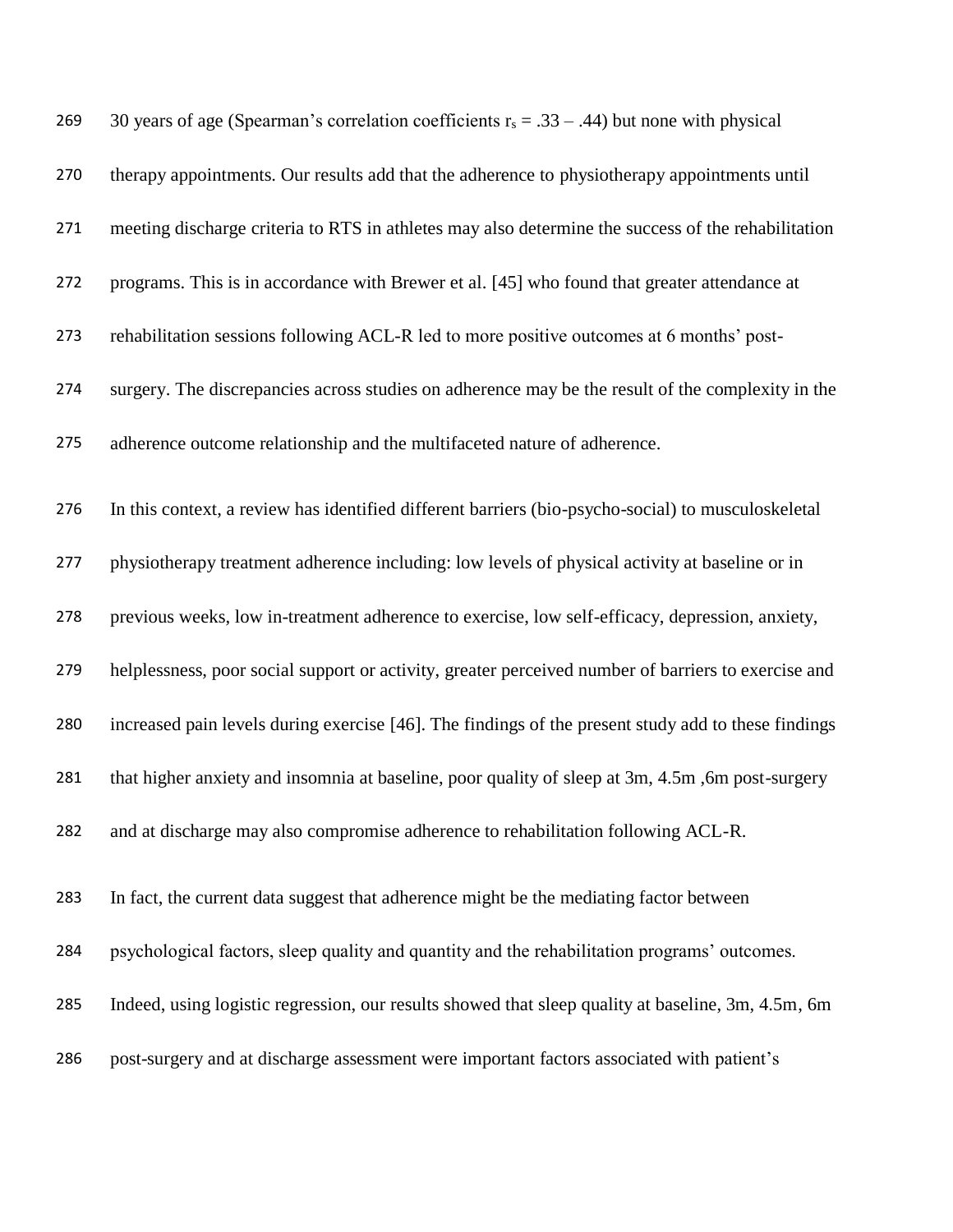adherence to complete their rehabilitation program until meeting the discharge criteria to RTS. At baseline assessment, lower scores in anxiety was also associated with high odds for meeting discharge criteria.

| 290 | The main findings of the present study were that sleep quality and psychological factors were not   |  |
|-----|-----------------------------------------------------------------------------------------------------|--|
| 291 | associated with time to meet the discharge criteria to RTS, however low anxiety and insomnia        |  |
| 292 | scores at baseline and sleep quality at post-surgery were predictive factors of athletes' adherence |  |
| 293 | to rehabilitation program until meeting the discharge criteria to RTS.                              |  |
| 294 | This highlights the need to provide consistent psychological monitoring and support to athletes     |  |
| 295 | and a close monitoring of sleep before and during rehabilitation. Indeed, the present study shows   |  |
| 296 | that simple psychological assessments of anxiety, stress and depression and sleep monitoring of     |  |

- athletes could alert the health practitioners about the threat of poor adherence and consequently
- poor outcome of the rehabilitation program following ACL-R. This would allow to eventually put
- in place the adequate counter measures to hopefully help athletes to successfully RTS.

### **Study Limitation**

301 Although, a cohort study design with lengthy and multiple follow-up of only athletes is one of the 302 strengths of the study, it was limited to small sample size of 89 athletes. Future studies should 303 consider the relatively high dropout rate of ACL injured athletes from their rehabilitation programs. The present study could not determine if athletes who did not adhere to the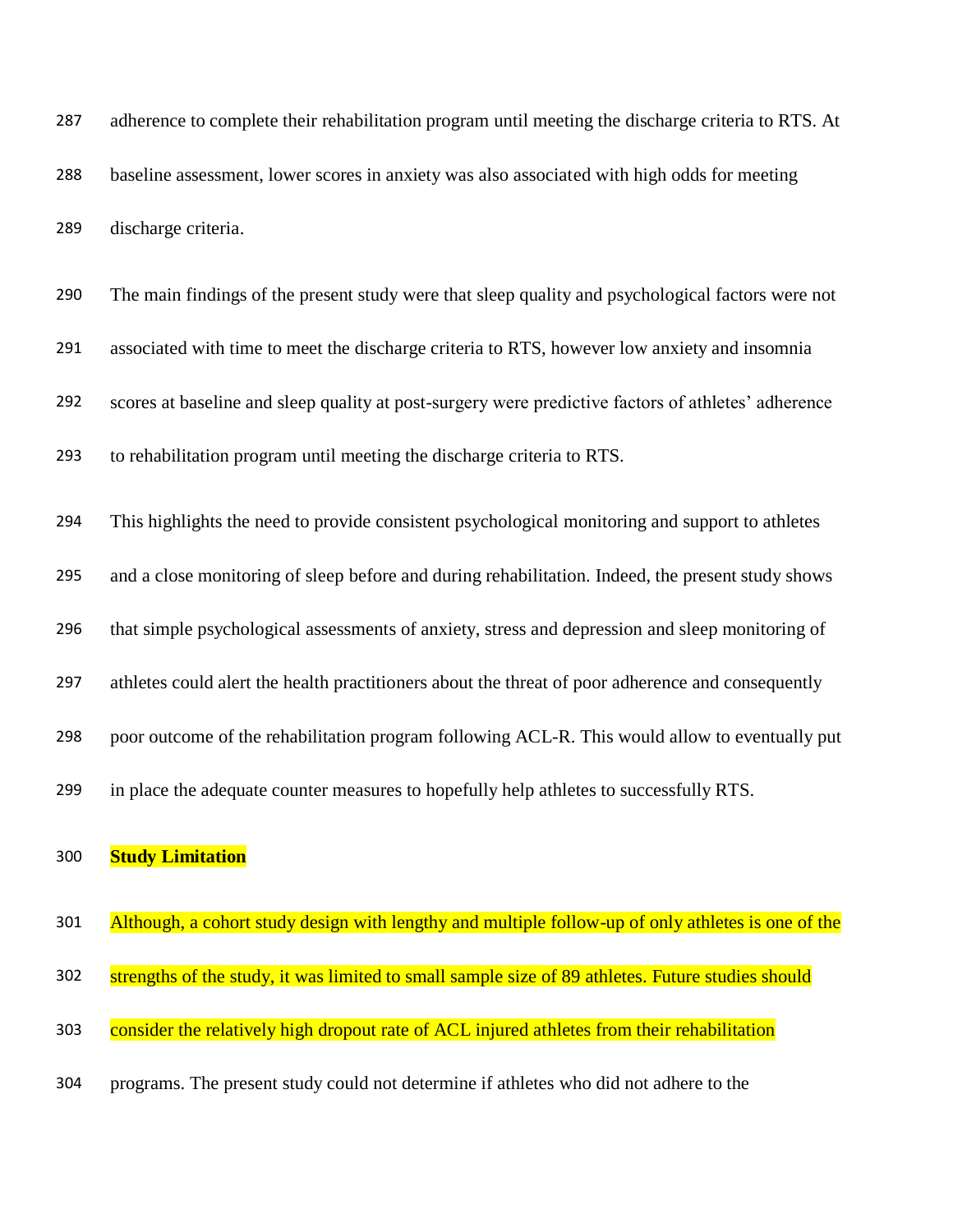rehabilitation program or who did not complete it may have been at a higher risk of ACL re-

injury as post-RTS as ACL re-injuries were out of scope.

 The sleep measurements were limited to subjective measures (sleep questionnaires). Actigraphy devices and sleep diaries would have provided complementary valuable information, albeit long term studies using such tools show a high drop-out. In addition to that, one of weaknesses of the PSQI is that it does not capture daytime naps. Recent studies reported that naps after sleep deprivation improved some sleep parameters, perception of fatigue and physical performances, cognitive function measures and mood and oxidative stress [47]. Therefore, future studies should track eventual naps that would complement night sleep, potentially influencing the outcome of the studies. The psychological initial assessment was performed within 3 days of injury, to assess baseline psychological factors (independent of the injury), but despite the precautions taken during these assessments, we cannot rule out that some of the answers were impacted by the actual status of recently injured athlete.

 Finally, all the baseline as well as post-surgery findings were discussed with the athletes as an education tool to enhance awareness of sleep and mental health condition and may have influenced their behavior and their adherence or non-adherence to the rehabilitation program completion. However, given that health-related behavior is relatively difficult to operate in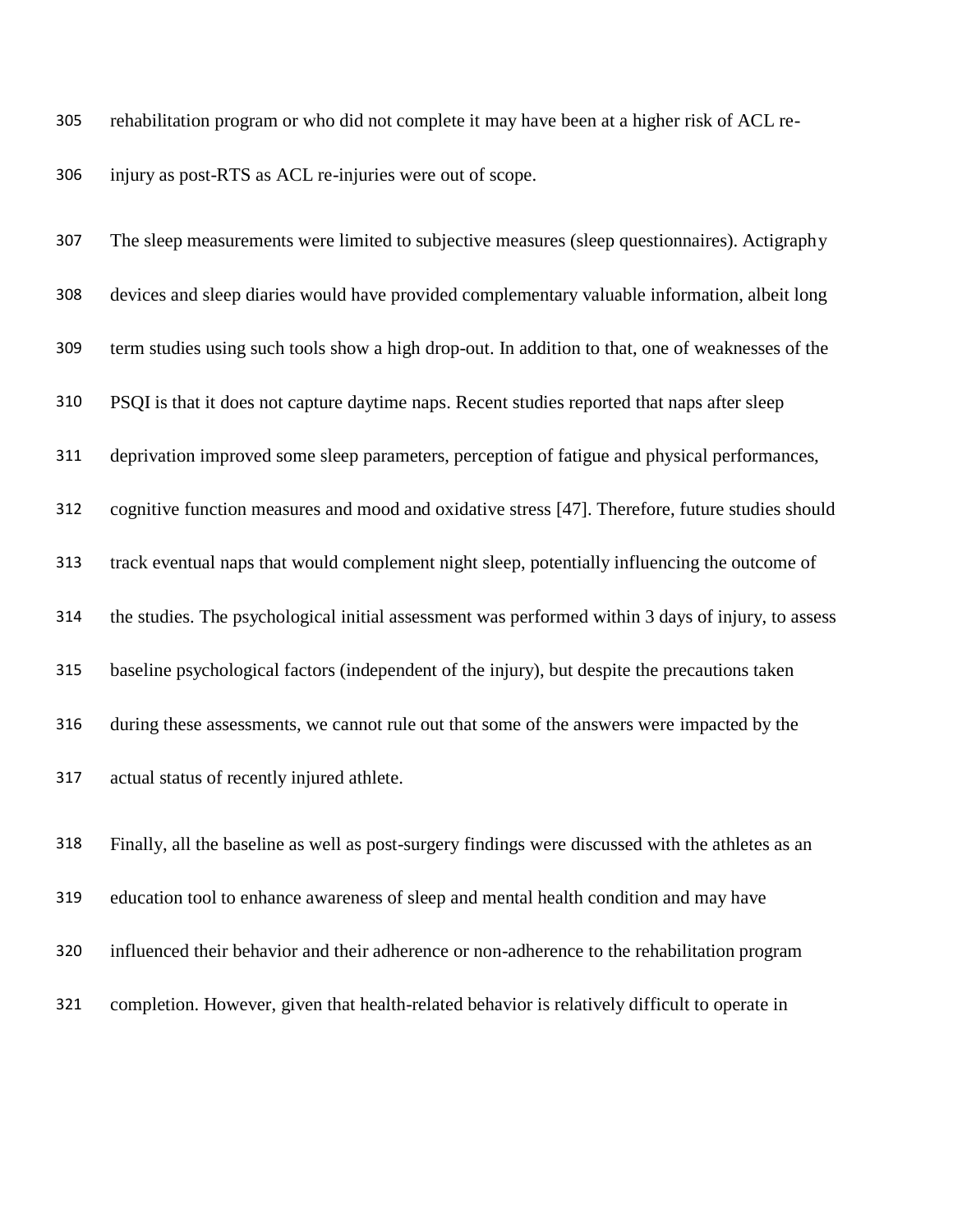human being [48] we do not foresee that these discussions over 6 sessions might have had a major impact on the results of the our study.

### **CONCLUSION**

| 325 | Sleep quantity and quality and psychological factors were not associated with time to meet the  |  |
|-----|-------------------------------------------------------------------------------------------------|--|
| 326 | discharge criteria to return to sport following ACL-R. However, lower score of anxiety and      |  |
| 327 | insomnia prior to injury occurrence, sleep quality at 3m, 4.5m, 6m post-surgery and at the      |  |
| 328 | moment of meeting the discharge criteria to RTS were all associated with athletes' adherence to |  |
| 329 | the rehabilitation program and RTS. Monitoring sleep quality and anxiety of athletes before and |  |
| 330 | following ACL-R surgery is important to identify athletes who might have difficulties in        |  |
| 331 | adhering to completing rehabilitation programs to successfully RTS. Future studies should       |  |
| 332 | investigate the post-rehabilitation program period dynamics and successful RTS, and even return |  |
| 333 | to performance.                                                                                 |  |

### **Practical Applications**

 These results will hopefully help health care providers to monitor sleep quality and psychological factors of athletes before and following ACL-R surgery and to identify the patient-athletes at risk of poor adherence and difficulties to complete their rehabilitation program until meeting discharge criteria to RTS and to eventually put in place the appropriate strategies to support them.

### **AUTHOR CONTRIBUTIONS**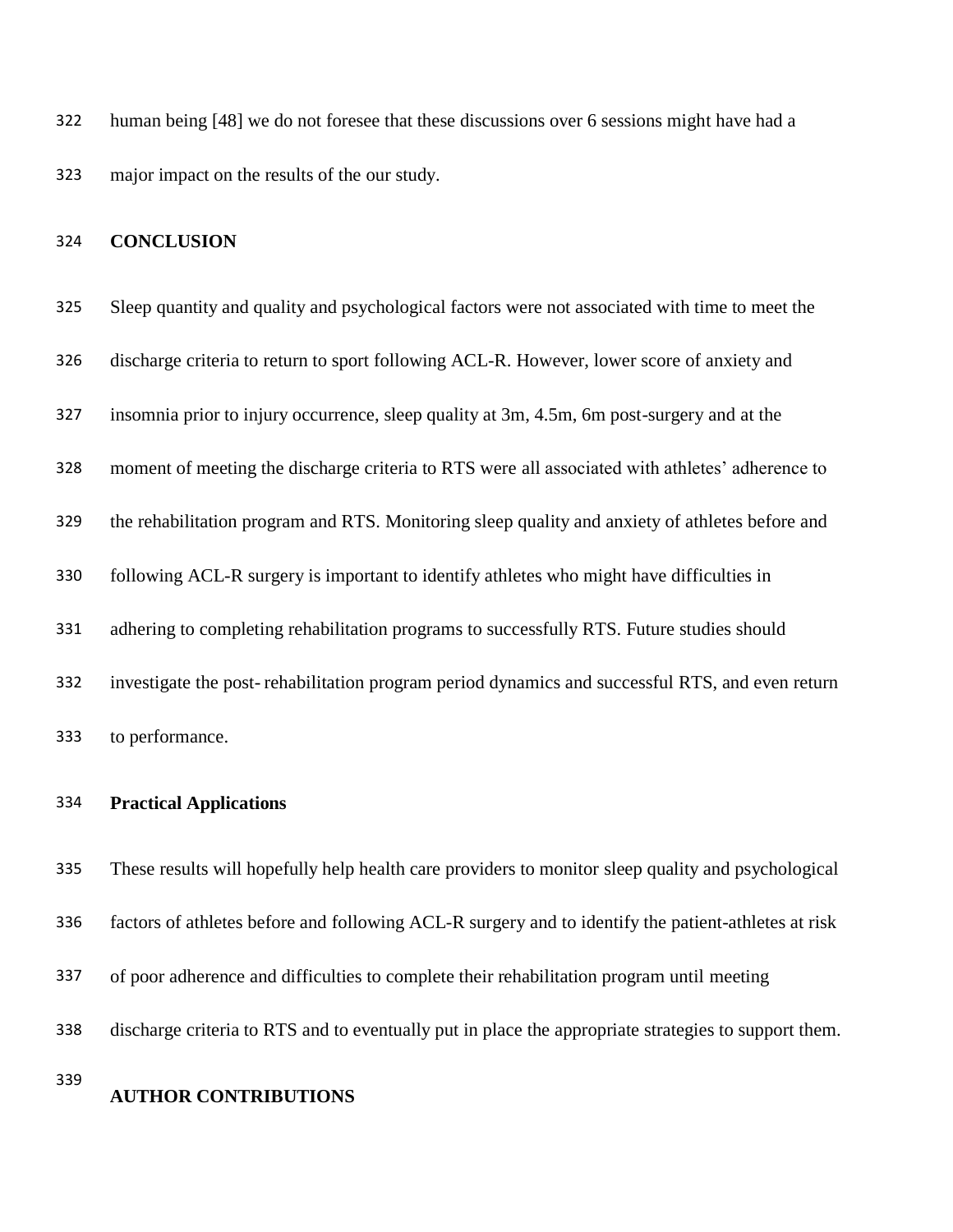| 340 | All authors contributed in a complementary way to the design and implementation of the research,           |                                                                                                       |  |  |
|-----|------------------------------------------------------------------------------------------------------------|-------------------------------------------------------------------------------------------------------|--|--|
| 341 | to the analysis of the results and to the writing of the manuscript.                                       |                                                                                                       |  |  |
| 342 | <b>ACKNOWLEDGMENTS</b>                                                                                     |                                                                                                       |  |  |
| 343 | The authors wish to thank Ms. Divine Bonto for her hard work and athletes for their patience, time,        |                                                                                                       |  |  |
| 344 | and efforts.                                                                                               |                                                                                                       |  |  |
| 345 | <b>Conflict of interests:</b>                                                                              |                                                                                                       |  |  |
| 346 | The authors declared no conflict of interests regarding the publication of this manuscript.                |                                                                                                       |  |  |
| 347 | <b>References</b>                                                                                          |                                                                                                       |  |  |
| 348 | 1.                                                                                                         | Walker MP, van der Helm E. Overnight therapy? The role of sleep in emotional brain processing.        |  |  |
| 349 | Psychological bulletin. 2009;135(5):731-48.                                                                |                                                                                                       |  |  |
| 350 | 2.                                                                                                         | Hirshkowitz M, Whiton K, Albert SM, Alessi C, Bruni O, DonCarlos L, et al. National Sleep             |  |  |
| 351 | Foundation's sleep time duration recommendations: methodology and results summary. Sleep health.           |                                                                                                       |  |  |
| 352 | 2015;1(1):40-3.                                                                                            |                                                                                                       |  |  |
| 353 | 3.                                                                                                         | Luyster FS, Strollo PJ, Zee PC, Walsh JK. Sleep: a health imperative. Sleep. 2012;35(6):727-34.       |  |  |
| 354 | 4.                                                                                                         | Dennis J, Dawson B, Heasman J, Rogalski B, Robey E. Sleep patterns and injury occurrence in elite     |  |  |
| 355 | Australian footballers. Journal of science and medicine in sport. 2016;19(2):113-6.                        |                                                                                                       |  |  |
| 356 | 5.                                                                                                         | Copenhaver EA, Diamond AB. The value of sleep on athletic performance, injury, and recovery in        |  |  |
| 357 | the young athlete. Pediatric annals. 2017;46(3):e106-e11.                                                  |                                                                                                       |  |  |
| 358 | 6.                                                                                                         | Lai CC, Ardern CL, Feller JA, Webster KE. Eighty-three per cent of elite athletes return to preinjury |  |  |
| 359 | sport after anterior cruciate ligament reconstruction: a systematic review with meta-analysis of return to |                                                                                                       |  |  |
| 360 | sport rates, graft rupture rates and performance outcomes. British journal of sports medicine.             |                                                                                                       |  |  |
| 361 | 2018;52(2):128-38.                                                                                         |                                                                                                       |  |  |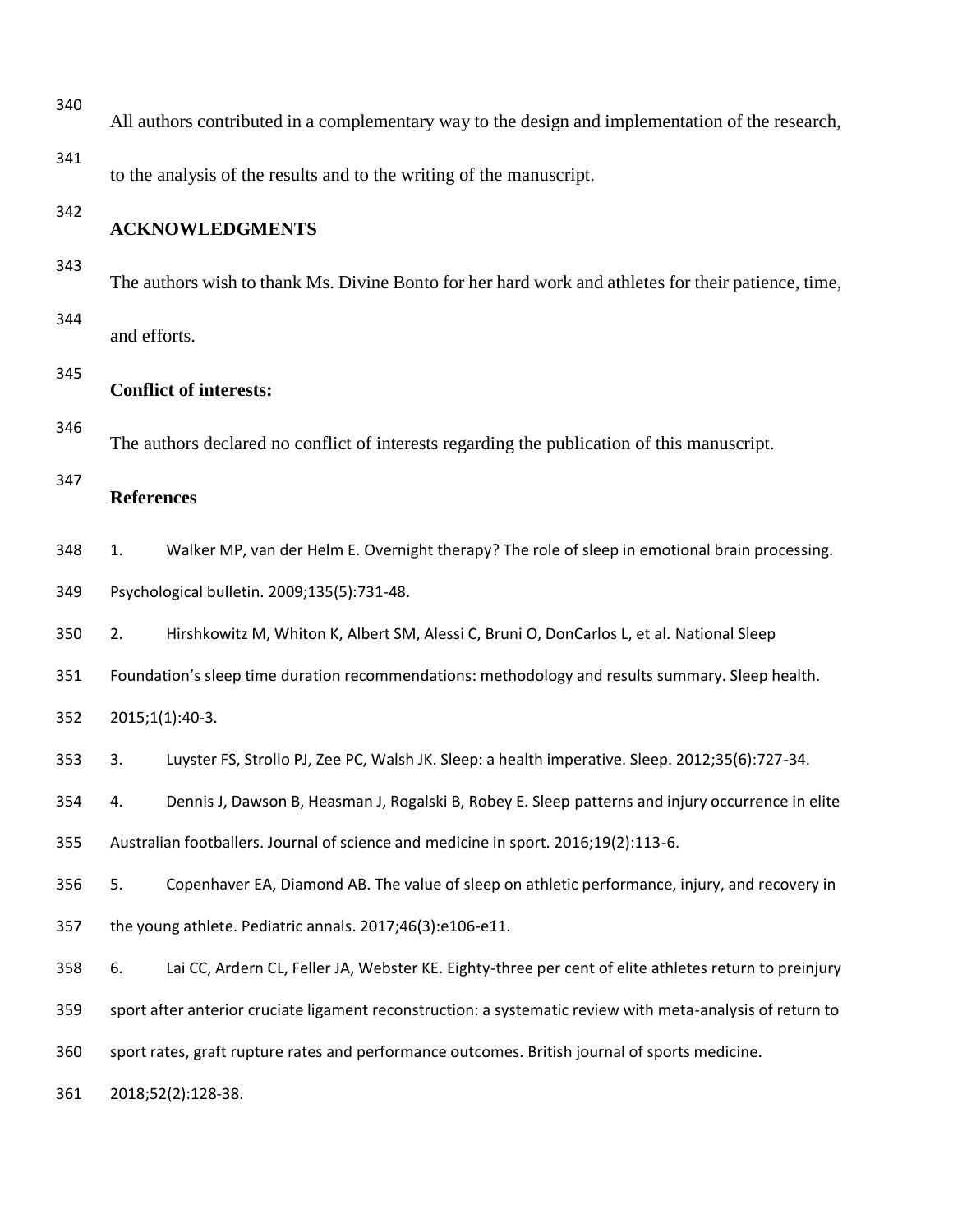7. Ardern CL, Webster KE, Taylor NF, Feller JA. Return to the preinjury level of competitive sport

after anterior cruciate ligament reconstruction surgery: two-thirds of patients have not returned by 12

months after surgery. The American journal of sports medicine. 2011;39(3):538-43.

 8. Spindler KP, Wright RW. Anterior cruciate ligament tear. New England Journal of Medicine. 2008;359(20):2135-42.

 9. Ardern CL, Taylor NF, Feller JA, Webster KE. Fifty-five per cent return to competitive sport following anterior cruciate ligament reconstruction surgery: an updated systematic review and meta- analysis including aspects of physical functioning and contextual factors. British journal of sports medicine. 2014;48(21):1543-52.

 10. Makley M, English J, Drubach D, Kreuz A, Celnik PA, Tarwater P. Prevalence of sleep disturbance in closed head injury patients in a rehabilitation unit. Neurorehabilitation and neural repair.

2008;22(4):341-7.

 11. Herrera CP. Total sleep time in Muslim football players is reduced during Ramadan: a pilot study on the standardized assessment of subjective sleep–wake patterns in athletes. Journal of sports sciences. 2012;30(sup1):S85-S91.

12. Ardern CL, Taylor NF, Feller JA, Whitehead TS, Webster KE. Psychological responses matter in

returning to preinjury level of sport after anterior cruciate ligament reconstruction surgery. The

American journal of sports medicine. 2013;41(7):1549-58.

13. Spindler KP, Huston LJ, Wright RW, Kaeding CC, Marx RG, Amendola A, et al. The prognosis and

predictors of sports function and activity at minimum 6 years after anterior cruciate ligament

reconstruction: a population cohort study. The American journal of sports medicine. 2011;39(2):348-59.

14. Van Eck CF, Schkrohowsky JG, Working ZM, Irrgang JJ, Fu FH. Prospective analysis of failure rate

and predictors of failure after anatomic anterior cruciate ligament reconstruction with allograft. The

American journal of sports medicine. 2012;40(4):800-7.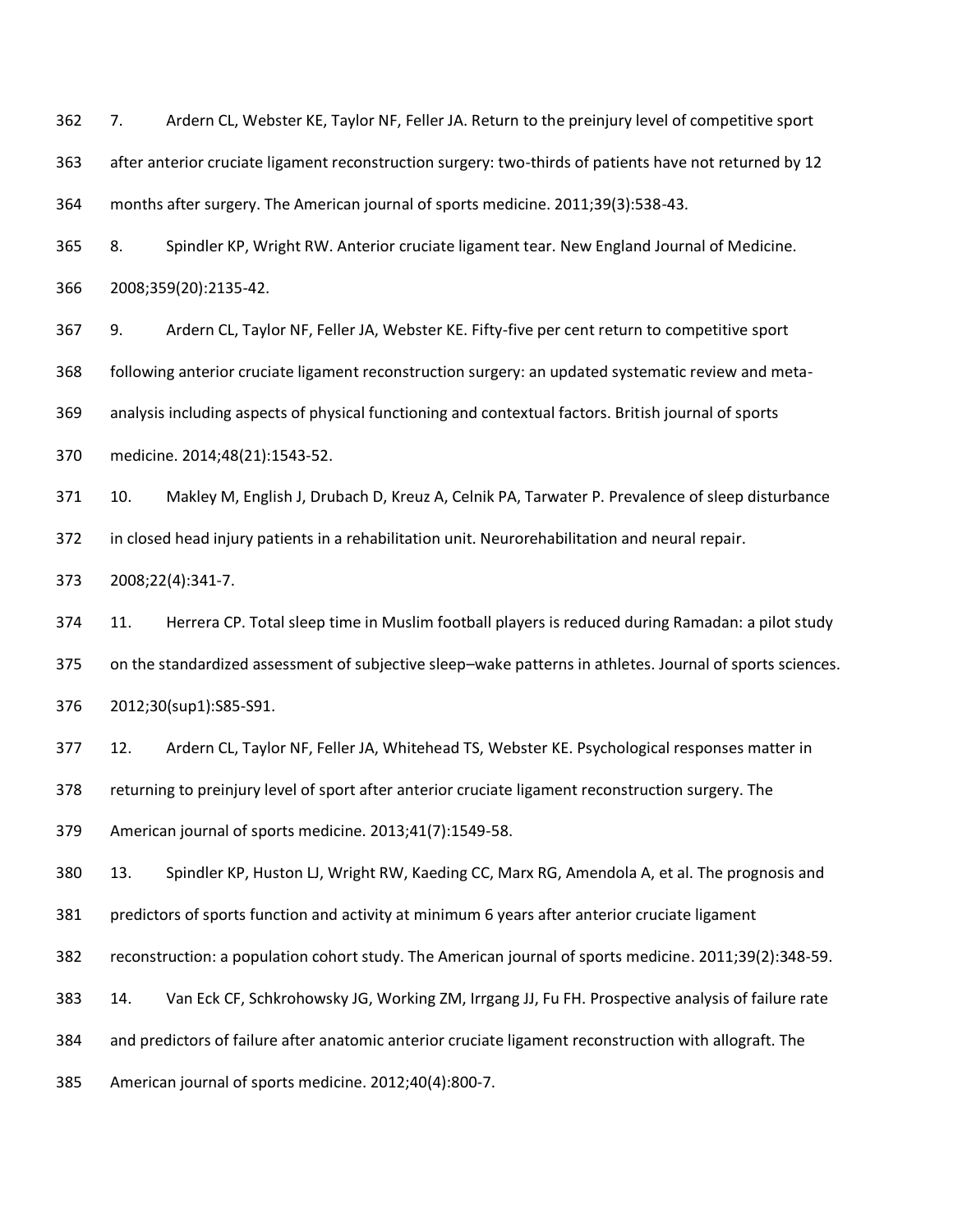15. Kyritsis P, Bahr R, Landreau P, Miladi R, Witvrouw E. Likelihood of ACL graft rupture: not meeting six clinical discharge criteria before return to sport is associated with a four times greater risk of rupture. Br J Sports Med. 2016;50(15):946-51.

16. Kosy JD, Phillips JR, Edordu A, Pankhania R, Schranz PJ, Mandalia V. Failure to return to preinjury

activity level after hamstring anterior cruciate ligament reconstruction: Factors involved and

considerations in goal setting. Indian journal of orthopaedics. 2019;53:714-20.

17. Morrey MA, Stuart MJ, Smith AM, Wiese-Bjornstal DM. A longitudinal examination of athletes'

emotional and cognitive responses to anterior cruciate ligament injury. Clinical journal of sport medicine:

official journal of the Canadian Academy of Sport Medicine. 1999;9(2):63-9.

18. Garcia GH, Wu H-H, Park MJ, Tjoumakaris FP, Tucker BS, Kelly IV JD, et al. Depression

symptomatology and anterior cruciate ligament injury: incidence and effect on functional outcome—a

prospective cohort study. The American journal of sports medicine. 2016;44(3):572-9.

19. Vandeputte M, de Weerd A. Sleep disorders and depressive feelings: a global survey with the

Beck depression scale. Sleep medicine. 2003;4(4):343-5.

20. Dingenen B, Gokeler A. Optimization of the return-to-sport paradigm after anterior cruciate

ligament reconstruction: a critical step back to move forward. Sports medicine. 2017;47(8):1487-500.

21. Ardern CL. Anterior cruciate ligament reconstruction—not exactly a one-way ticket back to the

preinjury level: a review of contextual factors affecting return to sport after surgery. Sports health.

2015;7(3):224-30.

22. Kitaguchi T, Tanaka Y, Takeshita S, Tsujimoto N, Kita K, Amano H, et al. Importance of functional

performance and psychological readiness for return to preinjury level of sports 1 year after ACL

reconstruction in competitive athletes. Knee Surgery, Sports Traumatology, Arthroscopy. 2019:1-10.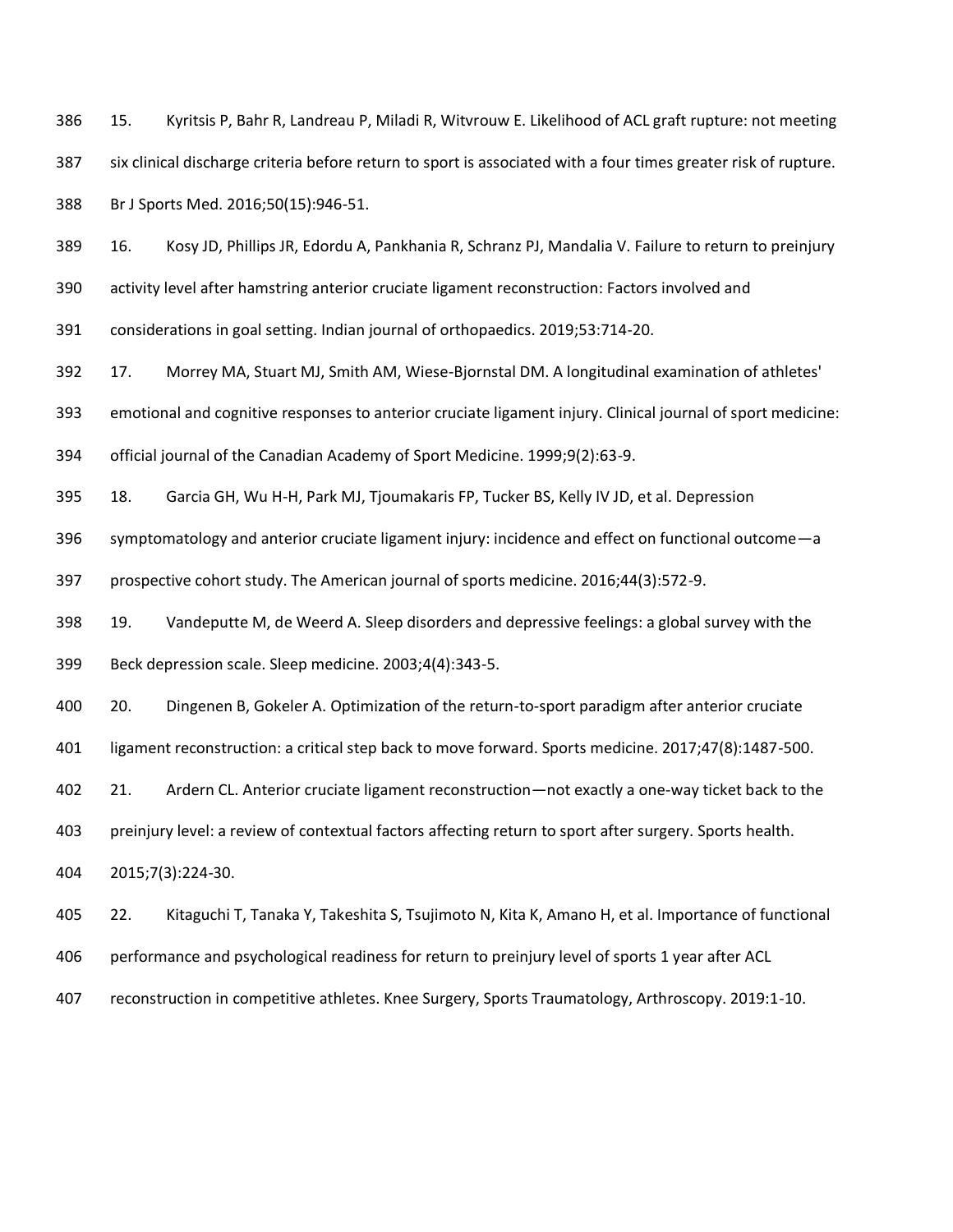23. Christino MA, Fantry AJ, Vopat BG. Psychological aspects of recovery following anterior cruciate

ligament reconstruction. JAAOS-Journal of the American Academy of Orthopaedic Surgeons.

2015;23(8):501-9.

24. Webster KE, Nagelli CV, Hewett TE, Feller JA. Factors associated with psychological readiness to

return to sport after anterior cruciate ligament reconstruction surgery. The American journal of sports

medicine. 2018;46(7):1545-50.

25. Swinbourne R, Gill N, Vaile J, Smart D. Prevalence of poor sleep quality, sleepiness and

obstructive sleep apnoea risk factors in athletes. European journal of sport science. 2016;16(7):850-8.

26. Bastien CH, Vallières A, Morin CM. Validation of the Insomnia Severity Index as an outcome

measure for insomnia research. Sleep medicine. 2001;2(4):297-307.

418 27. Johns MW. A new method for measuring daytime sleepiness: the Epworth sleepiness scale.

sleep. 1991;14(6):540-5.

28. Kumar S, Bhatia M, Behari M. Excessive daytime sleepiness in Parkinson's disease as assessed by

Epworth Sleepiness Scale (ESS). Sleep medicine. 2003;4(4):339-42.

29. Taouk M, Lovibond PF, Laube R. Psychometric properties of a Chinese version of the short

Depression Anxiety Stress Scales (DASS21). Report for new South Wales transcultural mental health

centre, Cumberland Hospital, Sydney. 2001.

30. Bohu Y, Klouche S, Lefevre N, Webster K, Herman S. Translation, cross-cultural adaptation and

validation of the French version of the Anterior Cruciate Ligament-Return to Sport after Injury (ACL-RSI)

scale. Knee Surgery, Sports Traumatology, Arthroscopy. 2015;23(4):1192-6.

31. Pool JJ, Hiralal S, Ostelo RW, Van der Veer K, Vlaeyen JW, Bouter LM, et al. The applicability of

the Tampa Scale of Kinesiophobia for patients with sub-acute neck pain: a qualitative study. Quality &

Quantity. 2009;43(5):773-80.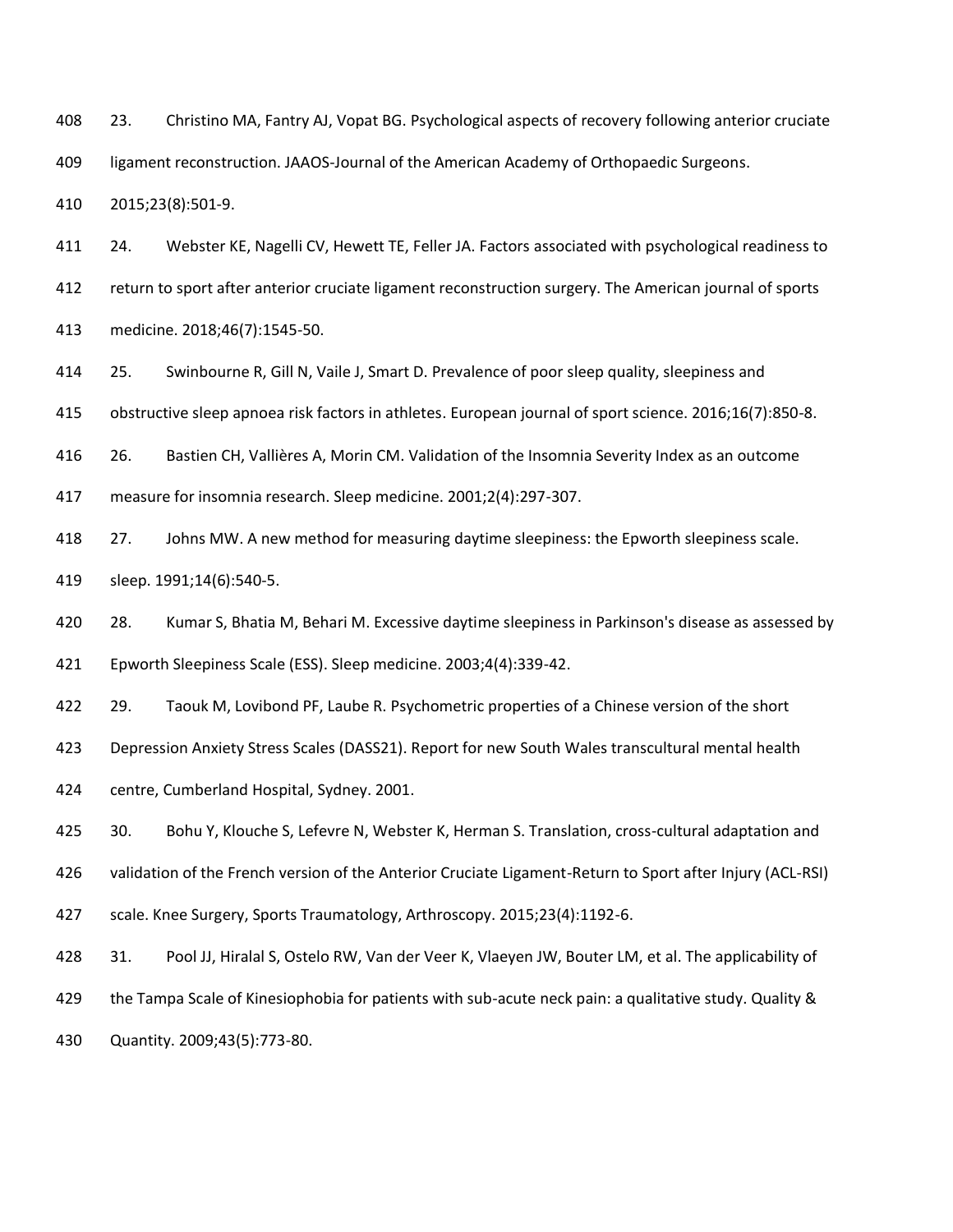32. Dattilo M, Antunes HKM, Medeiros A, Neto MM, Souza HSd, Tufik S, et al. Sleep and muscle recovery: endocrinological and molecular basis for a new and promising hypothesis. Medical hypotheses.

2011;77(2):220-2.

 33. Schwarz P, Graham W, Li F, Locke M, Peever J. Sleep deprivation impairs functional muscle recovery following injury. Sleep Medicine. 2013;14:e262.

34. Prakrithi S, Chandran S, Kishor M, Pradeep T. A comparative study of the quality of sleep in

patients in the ward: Pre and postsurgery in a tertiary care hospital in South India. Muller Journal of

Medical Sciences and Research. 2019;10(1):1-.

35. Gupta L, Morgan K, Gilchrist S. Does elite sport degrade sleep quality? A systematic review.

Sports Medicine. 2017;47(7):1317-33.

36. Dolan R, Huh J, Tiwari N, Sproat T, Camilleri-Brennan J. A prospective analysis of sleep

deprivation and disturbance in surgical patients. Annals of medicine and surgery. 2016;6:1-5.

37. Adam K, Oswald I. Sleep helps healing. British medical journal (Clinical research ed).

1984;289(6456):1400.

38. Siengsukon CF, Al-dughmi M, Stevens S. Sleep health promotion: practical information for

physical therapists. Physical therapy. 2017;97(8):826-36.

39. Podlog L, Heil J, Schulte S. Psychosocial factors in sports injury rehabilitation and return to play.

Physical Medicine and Rehabilitation Clinics. 2014;25(4):915-30.

40. Te Wierike S, Van der Sluis A, van den Akker‐Scheek I, Elferink‐Gemser M, Visscher C.

Psychosocial factors influencing the recovery of athletes with anterior cruciate ligament injury: a

systematic review. Scandinavian journal of medicine & science in sports. 2013;23(5):527-40.

41. Langford JL, Webster KE, Feller JA. A prospective longitudinal study to assess psychological

changes following anterior cruciate ligament reconstruction surgery. British journal of sports medicine.

2009;43(5):377-8.